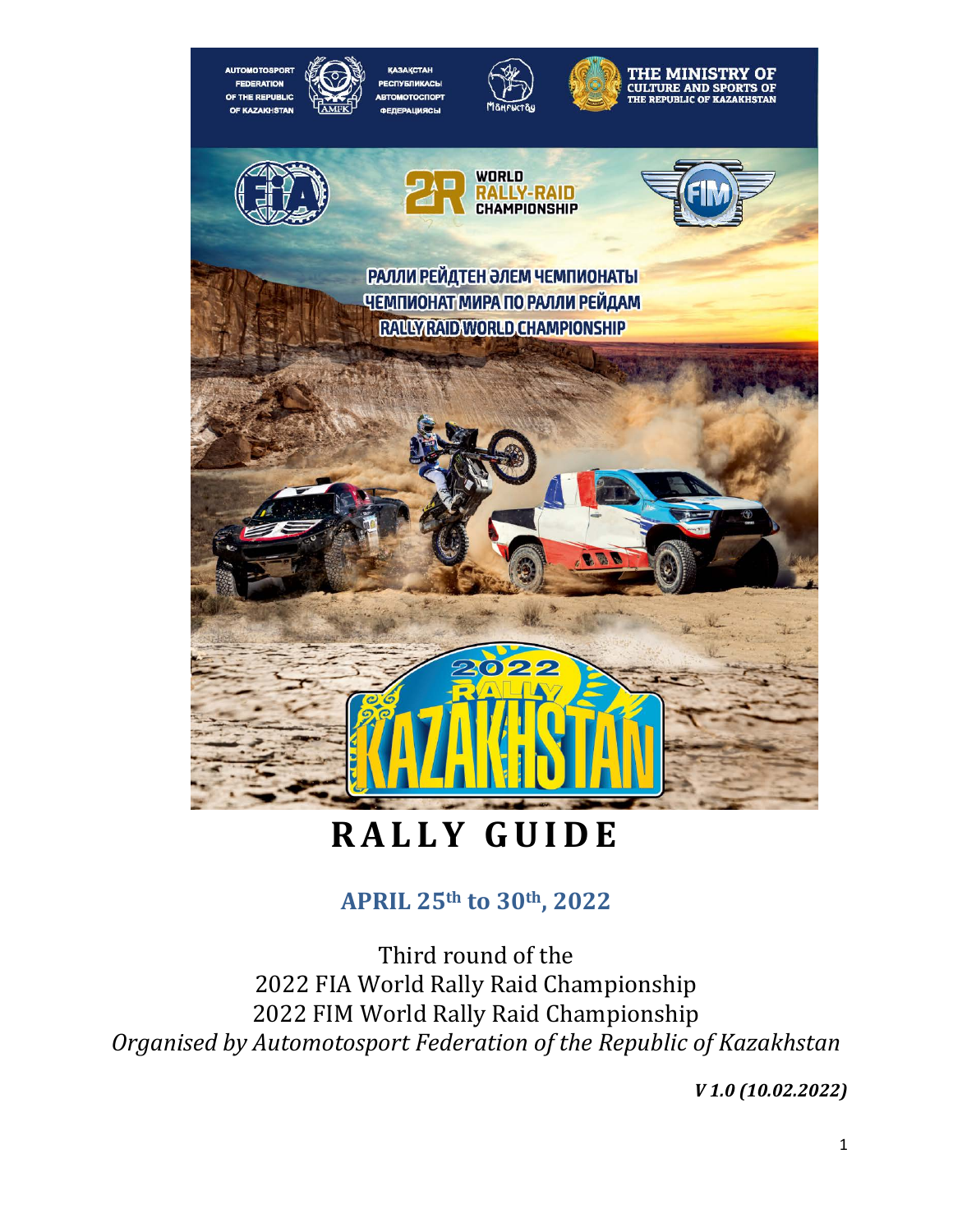# **Contents**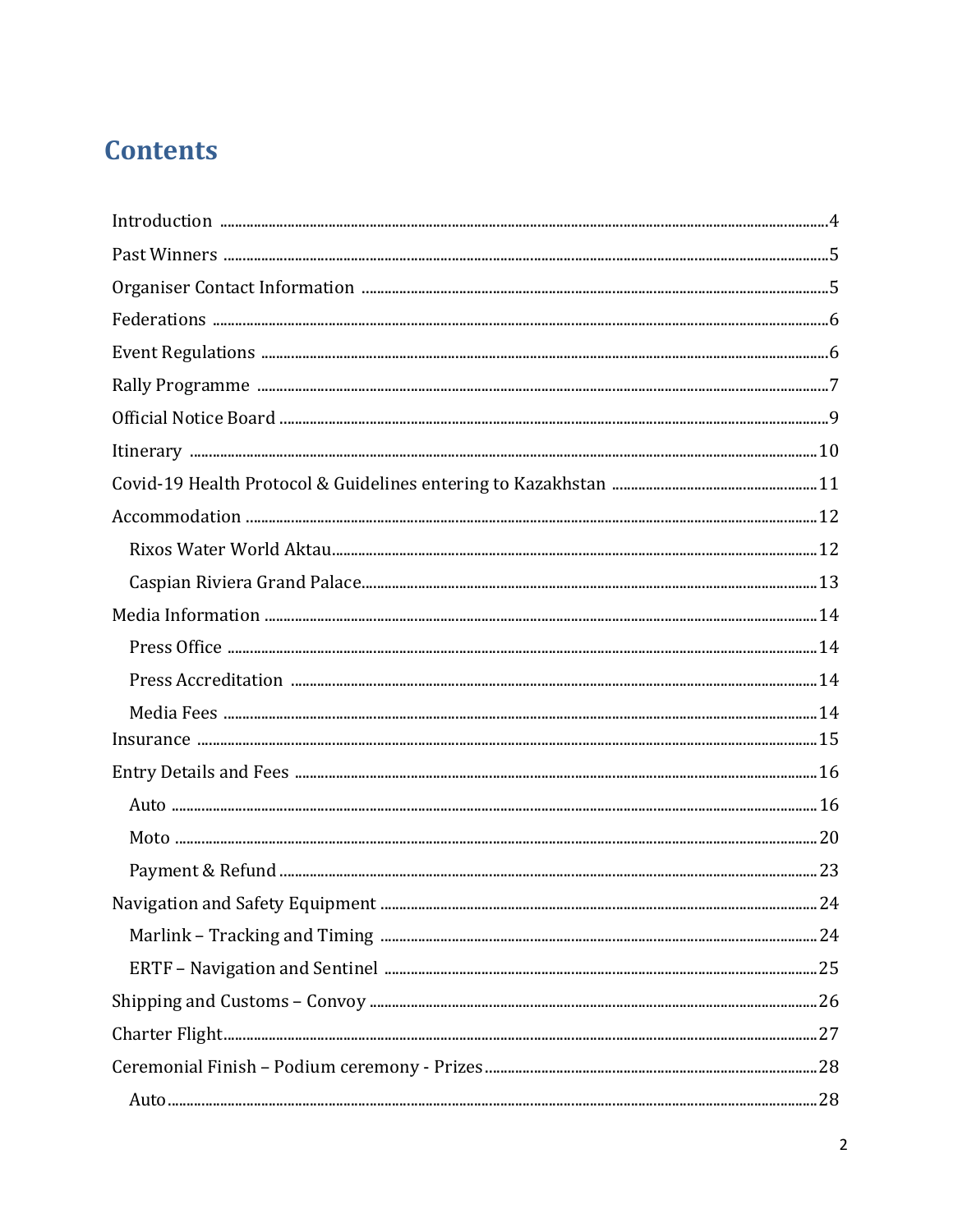| Location of HQ/Bivouac/Service Park / Technical Scrutineering / Refueling Zone 30 |  |
|-----------------------------------------------------------------------------------|--|
|                                                                                   |  |
|                                                                                   |  |
|                                                                                   |  |
|                                                                                   |  |
|                                                                                   |  |
|                                                                                   |  |
|                                                                                   |  |
|                                                                                   |  |
|                                                                                   |  |
|                                                                                   |  |
|                                                                                   |  |
|                                                                                   |  |
|                                                                                   |  |
|                                                                                   |  |
|                                                                                   |  |
|                                                                                   |  |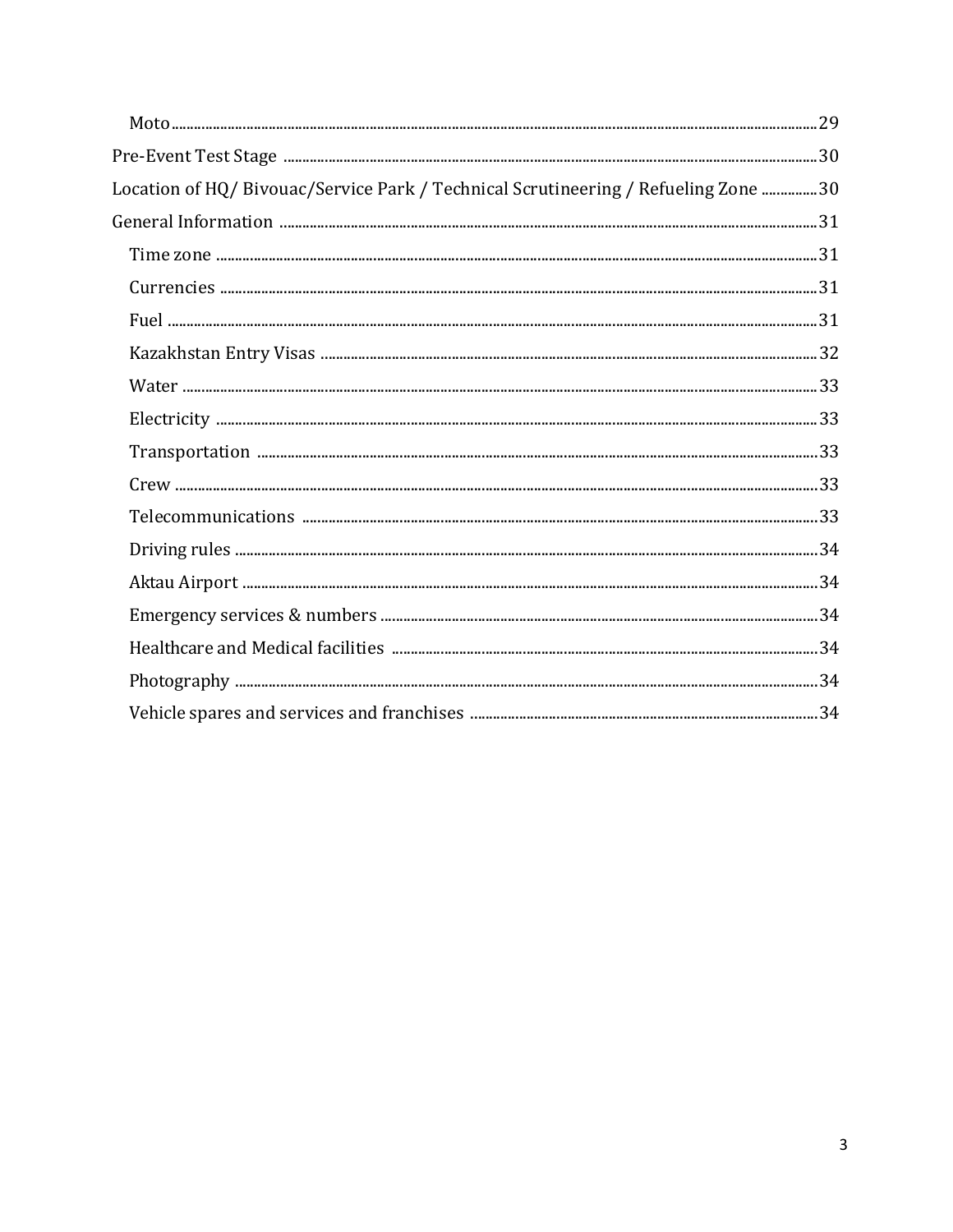# **Introduction**

2022 marks an exciting new chapter for cross-country rallying, as the discipline becomes the seventh World Championship under the governance of the FIA. The unification of the FIA and FIM World Championships, consisting of five rounds in their new format, makes the 2022 season a turning point in the history of rally raids. Its unique and harmonious blend of the spirit of adventure, extreme endurance, navigation and technical performance turns this sport into an exceptional spectacle for the stars and fans alike. The five-round inaugural FIA World Rally-Raid Championship kicks off with the famous Dakar Rally in Saudi Arabia, an epic adventure in the spectacular sand and dunes of the Empty Quarter. The Championship remains in the Middle East for the Abu Dhabi Desert Challenge before heading to Central Asia and Kazakhstan, where the arid scrublands and deserts of the world's largest landlocked country provide another different challenge. Rally Andalucia marks the World Championship's visit to Europe, while Rallye du Maroc on the African continent rounds out the season with its wide range of technical, fast and sandy tracks, as well as dunes.

For the fifth time, Rally Kazakhstan 2022 will be a round of FIA Cross Country Calendar and for the second time a round of FIM Cross Country World Championship. This year's Rally will consist of 5 stages in the Mangystau region of the Republic of Kazakhstan. Fulfilling the wishes of our permanent participants, the route of the Rally in 2022 will be significally renovated comparing to with previous years.

The novelty of this year's edition will be new venue of the Rally – Rixos Water World Aktau the first and only five-star luxury resort hotel with "All Inclusive All Exclusive" concept in Kazakhstan located on the seashore of the Caspian Sea. Park Ferme / Service Zone and all necessary facilities will be located just near the main Hotel.

On April 24, 2022, the official headquarters of the competition will open in the welcoming hotel Rixos Water World Aktau. There will be inspections for the FIA Eurasian Zone, and on April 25 administrative and technical checks for participants of Rally Raid World Championship. That evening the ceremonial start will take place on the Caspian Sea shore of Aktau city with a fascinating view of sunset over the sea. This will be followed by 5 stages from 26 to 30 April on the picturesque Mangystau Region. Finish of the Rally, Prize Giving and Wards Ceremony will be organized at Rixos Water World Aktau with its great hospitality.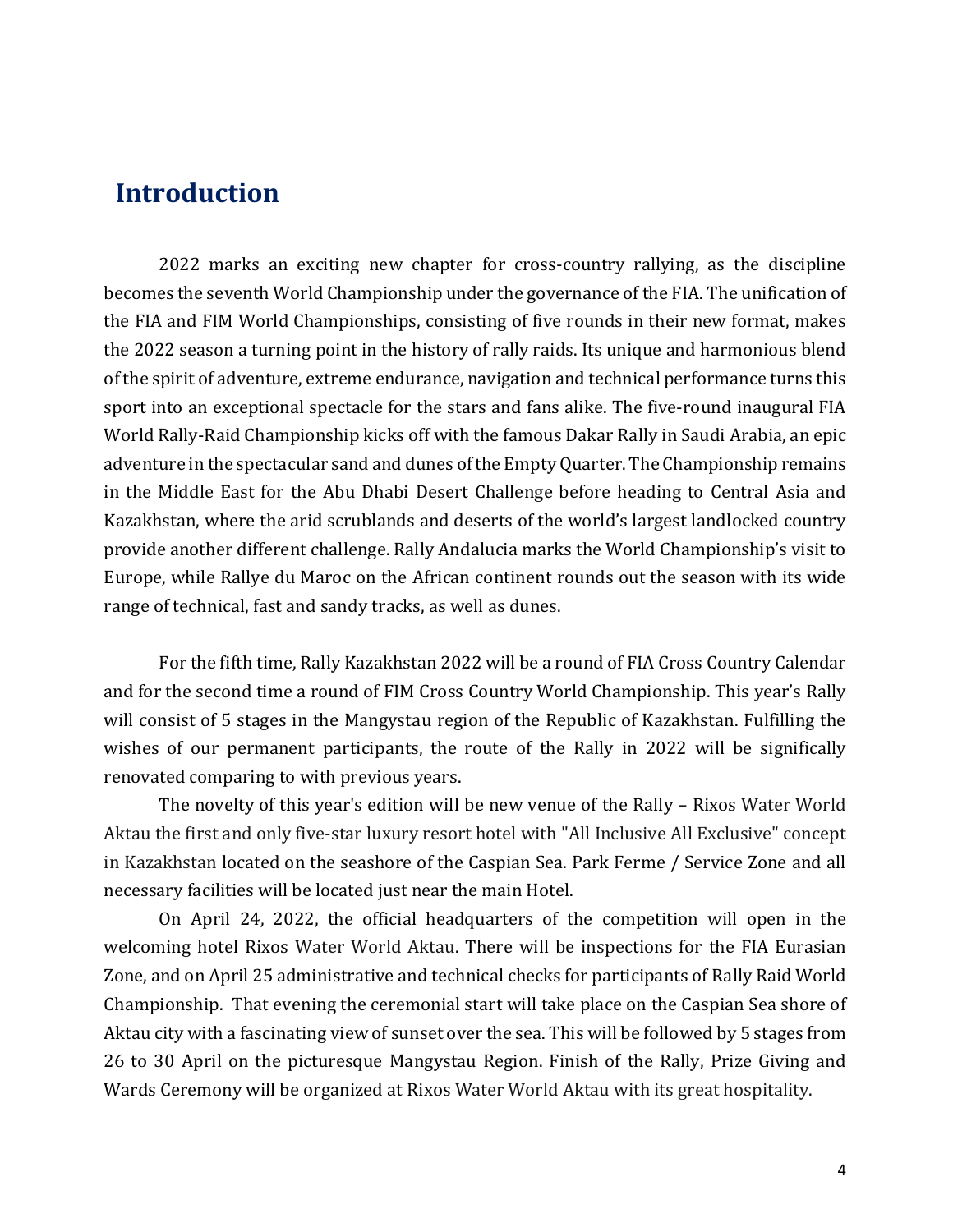# **Past Winners**

| <b>AUTO</b>  |                      |                       |                              |  |
|--------------|----------------------|-----------------------|------------------------------|--|
| <b>Years</b> | <b>Driver</b>        | <b>Co-Driver</b>      | <b>Vehicle</b>               |  |
| 2022         | Lucio Alvarez        | <b>Armand Monleon</b> | Toyota Hilux                 |  |
| 2019         | Nasser Al Attiya     | Mathieu Baumel        | Toyota Hilux                 |  |
| 2018         | Yazeed Al-Rajhi      | Timo Gottschalk       | Mini John Cooper Works Rally |  |
| 2017         | Nasser Al Attiya     | Mathieu Baumel        | Toyota Hilux                 |  |
| 2016         | <b>Yuriy Sazonov</b> | Dmitro Tsyro          | Land Rover Bowler            |  |
| 2015         | Andrey Cherednikov   | Dmitro Tsyro          | Polaris RZR 1000             |  |

# **Round of the FIA World Cup for Cross-Country Rallies**

# **Round of the FIM Cross-Country Rally World Championship**

| <b>MOTO</b>  |                |                                                        |                   |  |
|--------------|----------------|--------------------------------------------------------|-------------------|--|
| <b>Years</b> | <b>Driver</b>  | <b>Team</b>                                            | <b>Bike</b>       |  |
| 2022         | Ross Branch    | <b>Monster Energy</b><br>Yamaha Rally<br>Official Team | Yamaha WRF 450    |  |
|              |                | <b>QUAD</b>                                            |                   |  |
| 2022         | Manuel Andujar |                                                        | Yamaha Raptor 700 |  |

# **Organiser Contact Information:**

# **Automotosport Federation of the Republic of Kazakhstan**

050010, Almaty, Republic of Kazakhstan, Kazybek Bi 12/24 Telephone: +7 727 2939028 Fax: +7 727 2732022

E-mail: rallykazakhstan@gmail.com

Website: [www.rallykazakhstan.com](http://www.rallykazakhstan.com/)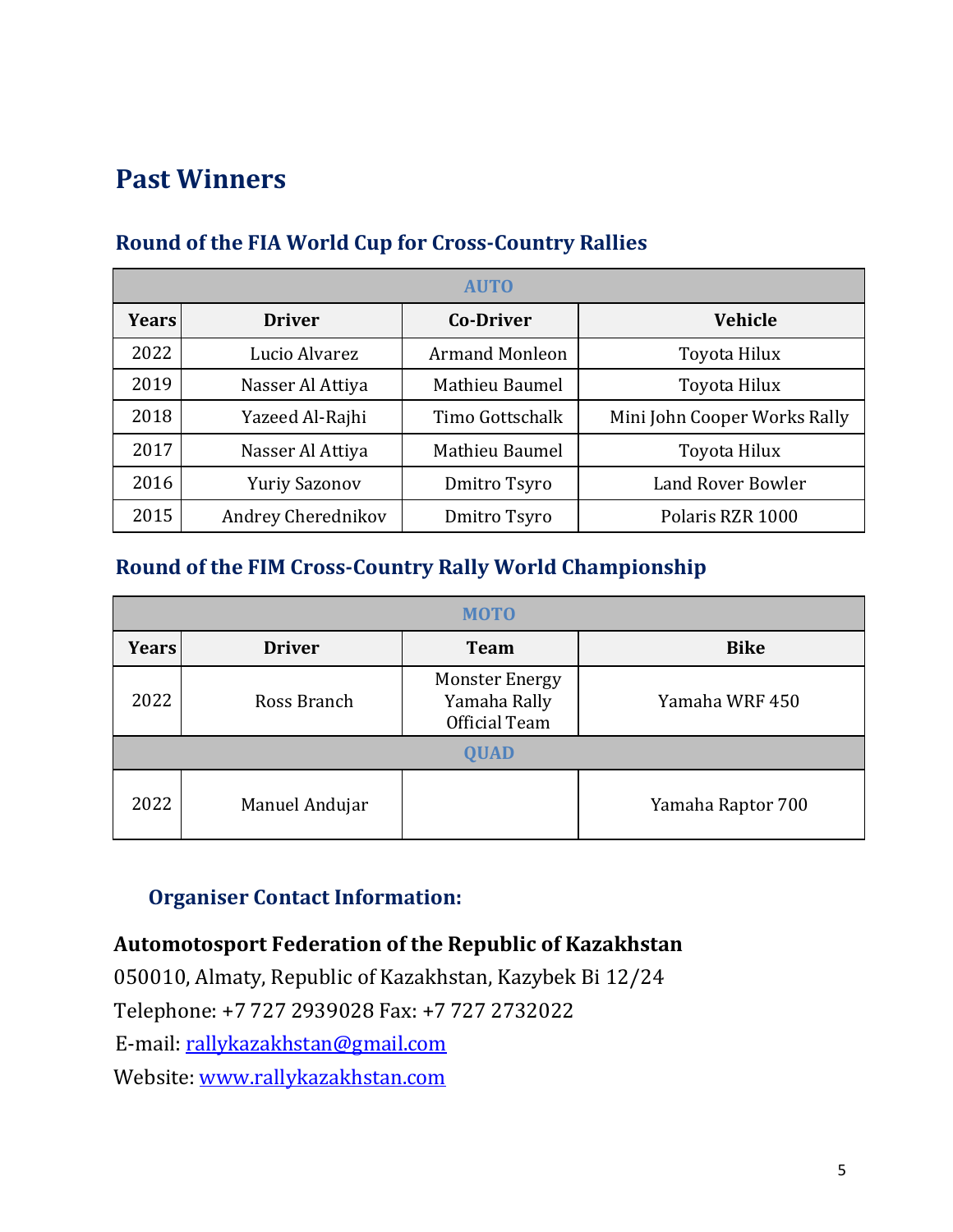## **Working hours:**

| Category             | Federation  | Phone             | Email        |
|----------------------|-------------|-------------------|--------------|
| AUTO - International | <b>FIA</b>  | +33 1 43 12 44 55 | info@fia.com |
| AUTO - National      | <b>AMFK</b> | +77272939028      | info@fams.kz |
| MOTO - International | <b>FIM</b>  | +41 22 950 95 00  | info@fim.ch  |
| MOTO - National      | <b>AMFK</b> | +77272939028      | info@fams.kz |

Monday – Friday, from 09:00 to 18:00 (GMT +6)

# **Event Regulations**

| 2022 FIA World Cup for Cross-Country Rallies Sporting Regulations         | <b>HERE</b>        |
|---------------------------------------------------------------------------|--------------------|
| 2022 Rally Kazakhstan Auto Supplementary Regulations                      | <b>Coming Soon</b> |
| 2022 FIM Cross-Country Rally World Championship Sporting Regulations HERE |                    |
| 2022 Rally Kazakhstan Moto Supplementary Regulations                      | <b>Coming Soon</b> |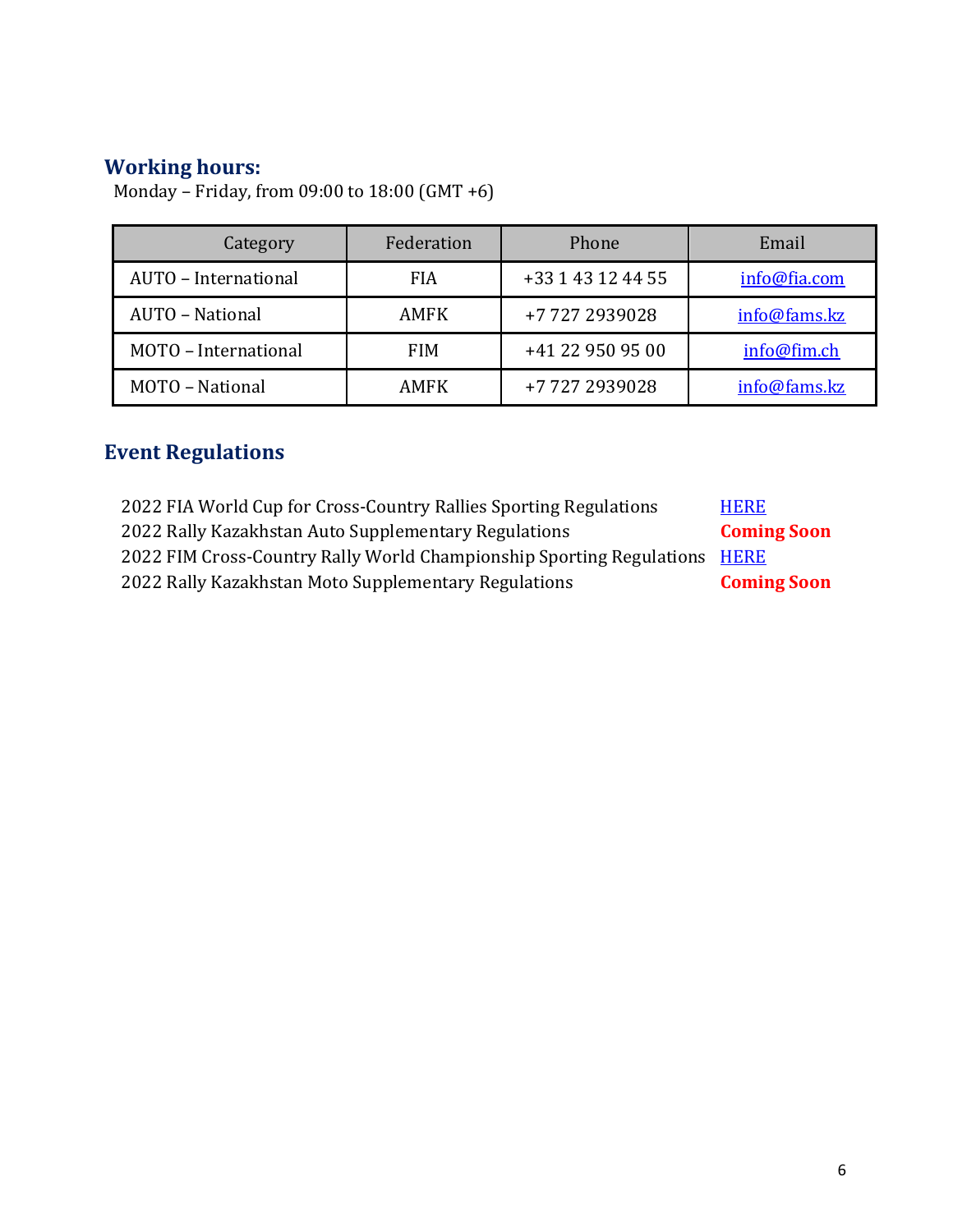# **Programme of the Rally**

#### • **OPENING DATE FOR ENTRIES:**

- Thursday 10 February 2022
- **CLOSING DATE FOR ENTRIES:**
	- Friday 15 April 2022

#### • **PUBLICATION OF ENTRY LIST**

- Wednesday 20 April 2022
- **ADMINISTRATIVE CHECKS & COLLECTION OF MATERIAL AND DOCUMENTS:**
	- Place: Rally HQ, Rixos Water World Aktau
	- Time: Sunday 24 April 2022, 14:00-19:00,
	- Monday 25 April, 07:00-15:00

#### • **OPENING OF MEDIA CENTRE AND MEDIA ACCREDITATION:**

- Place: Rally HQ, Rixos Water World Aktau
- Time: Monday 25 April, 08:00-15:00

### • **DATE OF SCRUTINEERING OF THE VEHICLES, MARKING AND SEALING:**

- Place: Rixos Water World Aktau
- Time: Monday 25 April 2022, 09:00-16.00

### • **FIRST JURY MEETING**

- Place: Rally HQ, Rixos Water World Aktau
- Time: Monday 25 April 2022, 16.00

#### • **SUPER SPECIAL STAGE – MOTO&QUAD**

- Place: Rixos Water World Aktau
- Time: Monday 25 April 2022, 15.00

#### • **COMPETITORS COMPULSORY SAFETY EQUIPMENT BRIEFING**

- Place: Rixos Water World Aktau
- Time: Monday 25 April 2022, 16.00 18:00

### • **FIRST STEWARDS MEETING**

- Place: Rally HQ
- Time: Monday 25 April 2022, 17.30

### • **PRE-RALLY PRESS CONFERENCE:**

- Place: Rixos Water World Aktau
- Time: Monday 25 April 2022, 18:00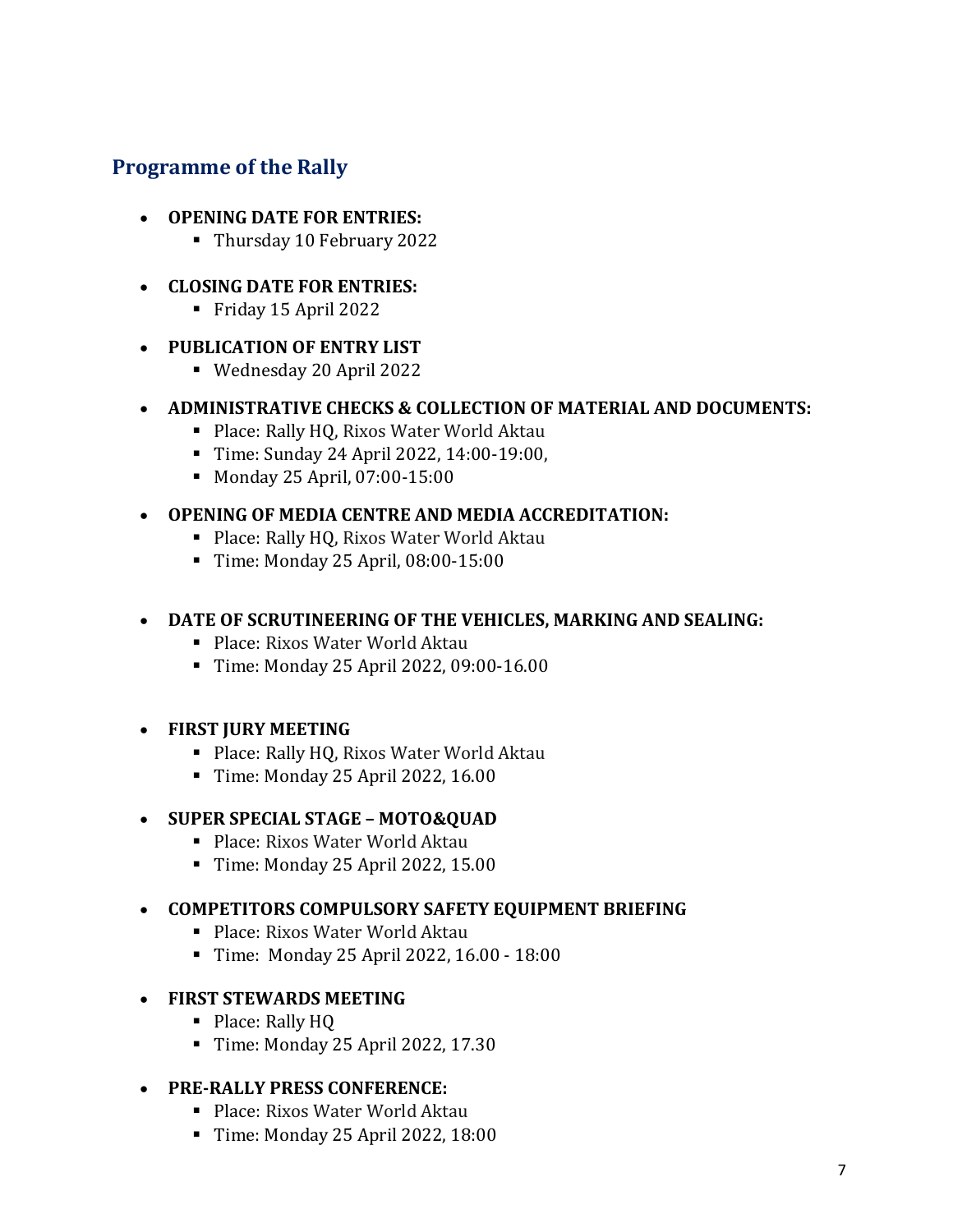#### • **PUBLICATION OF START LISTS FOR LEG 1:**

- **Place: Rally HQ, Rixos Water World Aktau**
- Time: Monday 25 April 2022, 18:00

#### • **COMPETITORS BRIEFING:**

- Place: Rixos Water World Aktau
- Time: Monday 25 April 2022, 19:00

#### • **CEREMONIAL START:**

- Place: Aktau city
- Time: Monday 25 April 2022, 20:30
- **LEG 1**
	- Place: Rixos Water World Aktau
	- Time: Tuesday 26 April 2022, 07.00
- **LEG 2**
	- Place: Rixos Water World Aktau
	- Time: Wednesday 27 April 2022, 07.00
- **LEG 3**
	- Place: Rixos Water World Aktau
	- Time: Thursday 28 April 2022, 07.00
- **LEG 4**
	- Place: Rixos Water World Aktau
	- Time: Friday 29 April 2022, 07.00
- **LEG 5**
	- Place: Rixos Water World Aktau
	- Time: Saturday 30 April 2022, 07.00

### • **FINISH OF THE RALLY:**

- Place: Rixos Water World Aktau
- Time: Saturday 30 April 2022, 13:00

#### • **FINAL TECHNICAL CHECKS:**

- Place: Rixos Water World Aktau
- Time: Saturday 30 April 2022, 13.00

### • **CEREMONIAL FINISH AND PRIZE GIVING:**

- Place: Rixos Water World Aktau
- Time: Saturday 30 April 2022, 15:00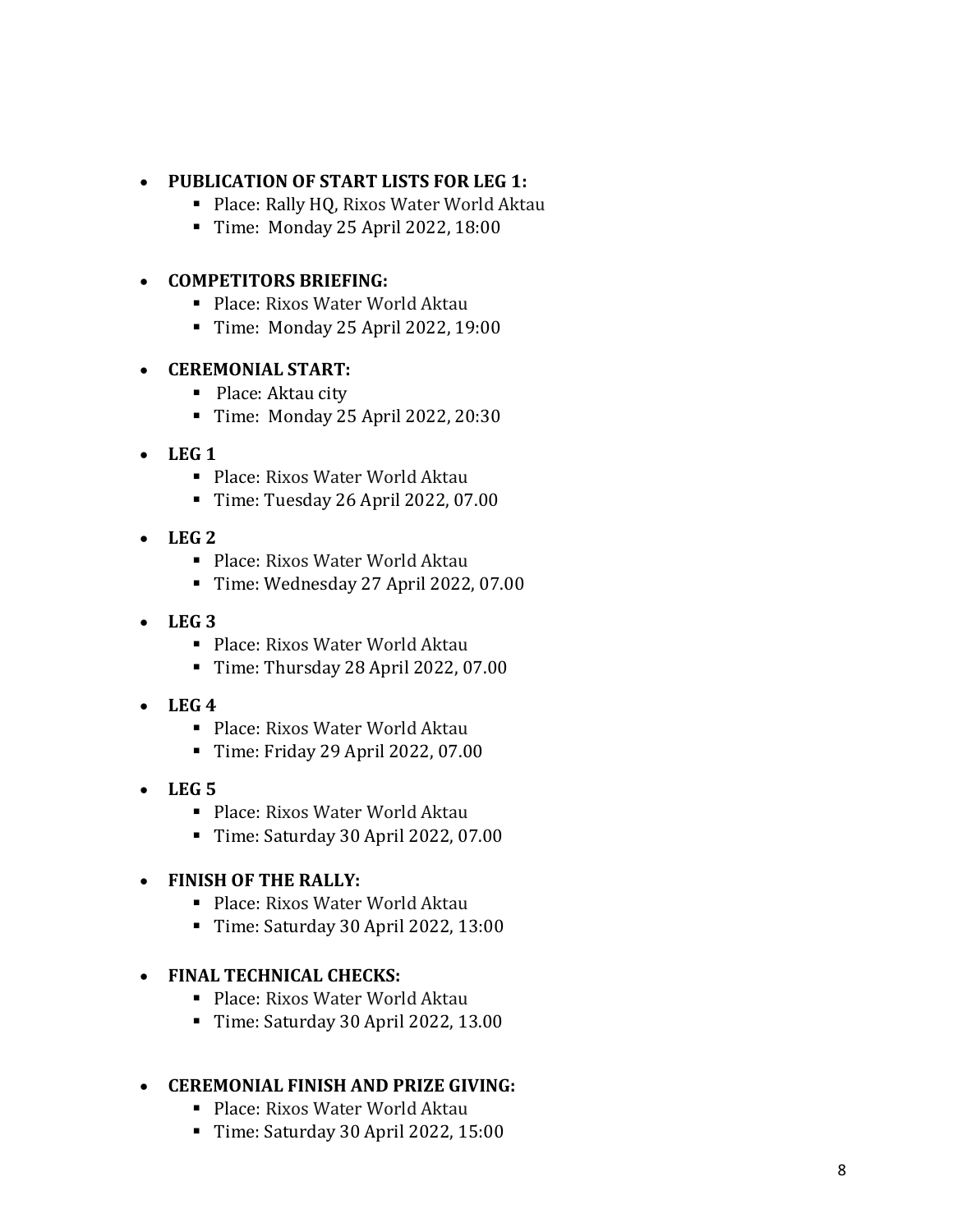#### • **FINAL STEWARDS MEETING**

- Place: Rally HQ, Rixos Water World Aktau
- Time: Saturday 30 April 2022, 17:00

#### • **PUBLICATION OF THE PROVISIONAL FINAL CLASSIFICATION:**

- Place: RALLY HQ, Rixos Water World Aktau
- Time: Saturday 30 April 2022, 17:30

#### • **PUBLICATION OF THE FINAL CLASSIFICATION:**

- Place: RALLY HQ, Rixos Water World Aktau
- Time: Saturday 30 April 2022, 18.00

# **Official Notice Board**

Will be published at Sportity App.

From Sunday 24th till Saturday 30th April 2022 Sportity App access codes will be distributed to all entries after the FIA and FIM confirm the provisional entry lists.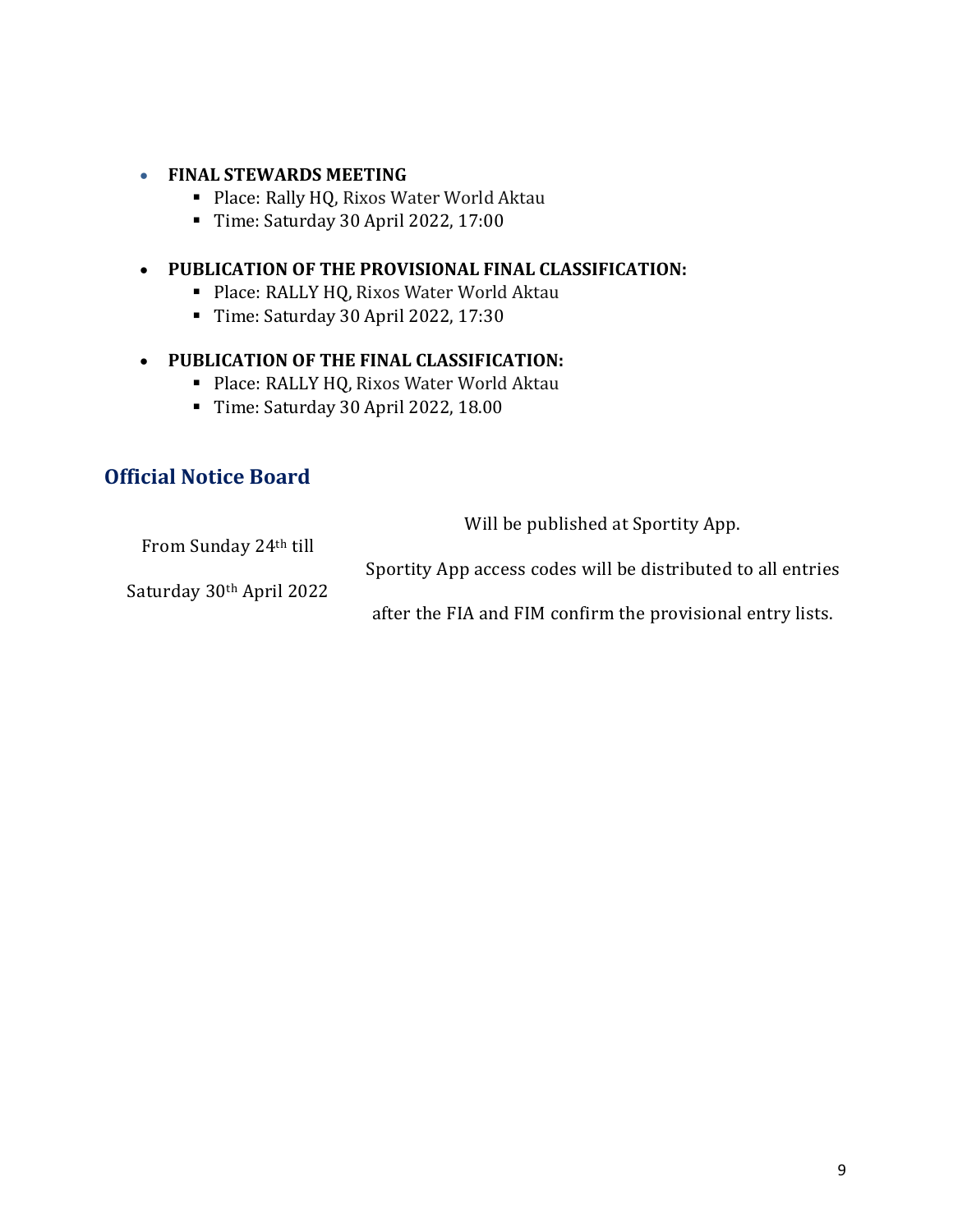# **Itinerary**

*TBA*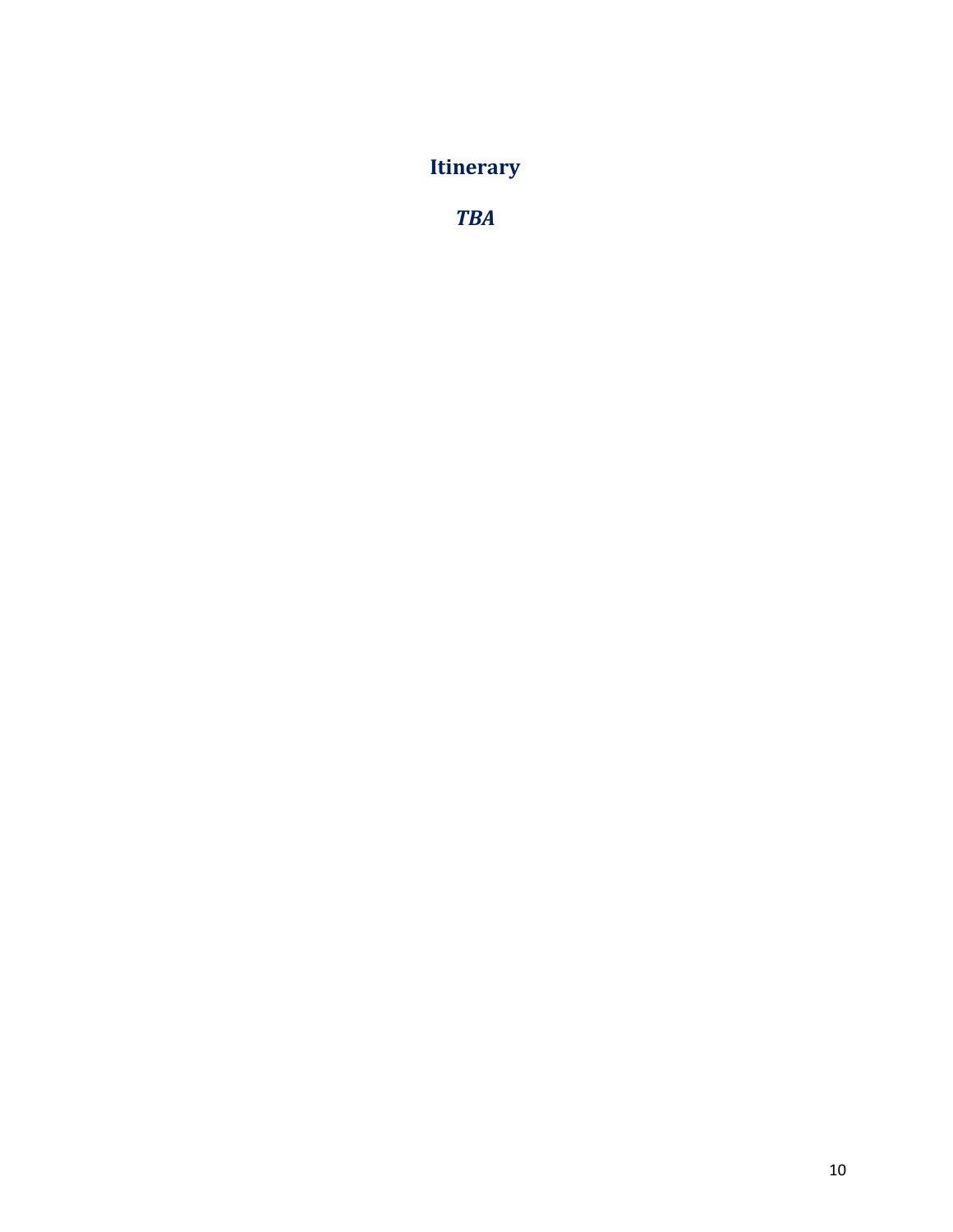# **COVID-19 HEALTH PROTOCOLS & GUIDELINES ENTERING TO KAZAKHSTAN**

#### **Attention!**

Starting from 17th January 2022, all passengers (including vaccinated passengers), arriving to Kazakhstan from the foreign countries must have a negative PCR test certificate (no more than 72 hours should pass from the day of collection of biomaterial till the moment of crossing the border of the Republic of Kazakhstan).

- PCR test certificate must be in English, Russian or Kazakh languages (PCR test certificates obtained at any certified laboratories will be accepted, both in paper and digital versions).
- Exceptions children under the age of 5.

In the absence of a negative PCR test certificate, passengers, including citizens of Kazakhstan and persons holding residence permit in the Republic of Kazakhstan, **will not be allowed on board from the airport of departure.**

A detailed Covid-19 Protocol will be listed on the event website [www.rallykazakhstan.com.](http://www.rallykazakhstan.com/)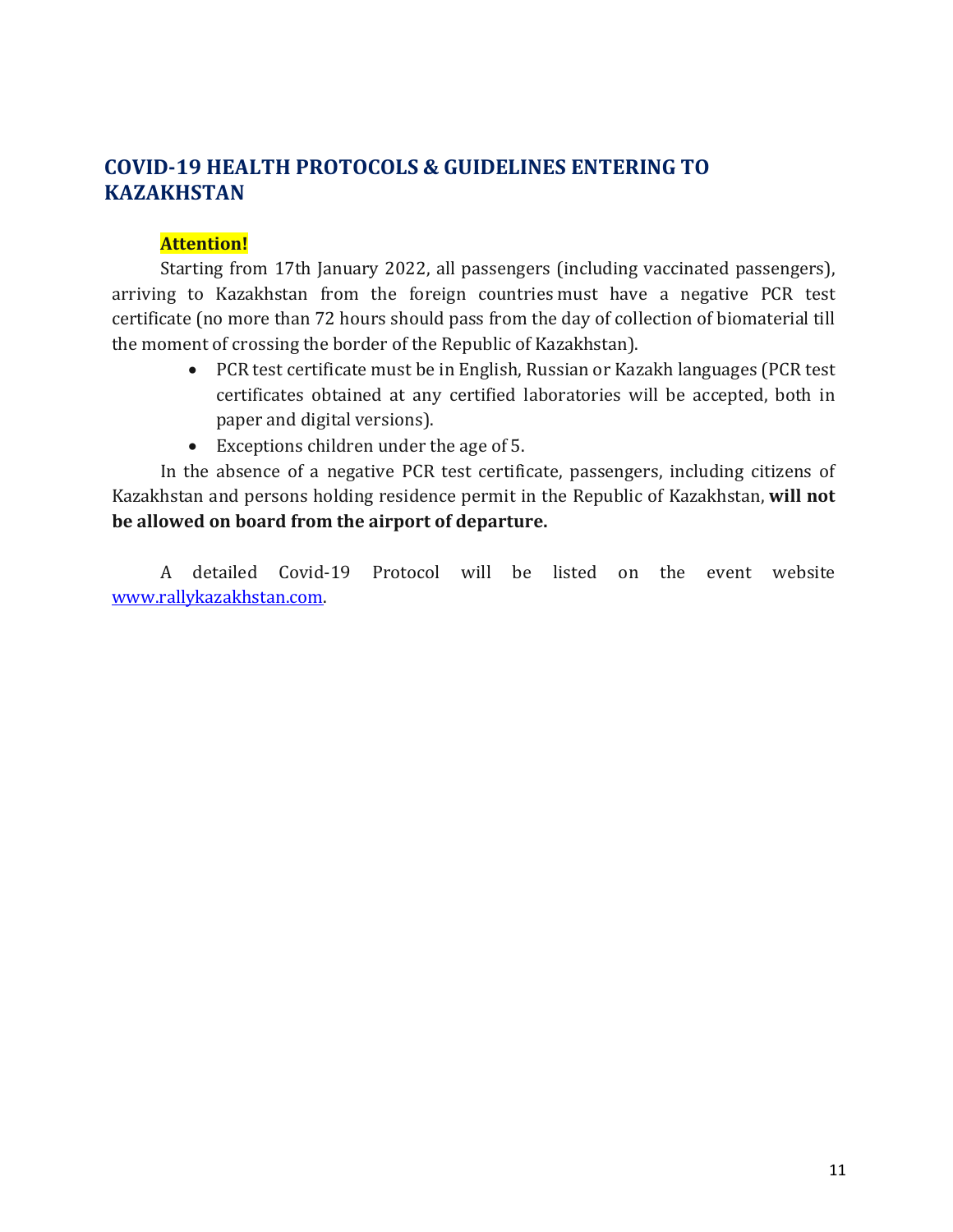# **Accommodation**



**Rixos Water World Aktau** will be official Hotel and accommodate 2022 Rally Kazakhstan edition. Rixos Water World Aktau is the first and only five-star luxury resort hotel with "All Inclusive All Exclusive" concept in Kazakhstan. The luxurious hotel is located on the picturesque coast of the Caspian Sea with the marvelous sandy beach and crystal clear azure water. Unique family resort is located 20 km from Aktau City, 40 km from Aktau International Airport (SCO) and immerses guests in an atmosphere of unforgettable beach holidays. A pure luxury haven with quintessentially essence of Turkish hospitality and Kazakh culture.

We have negotiated a special rate for Rally Kazakhstan competitors and guests (KZT):

| <b>Hotel</b>               | <b>Deluxe Single</b><br>Room | <b>Deluxe Double</b><br><b>Room</b> | <b>Deluxe Suit</b> | <b>Executive Villa</b> |
|----------------------------|------------------------------|-------------------------------------|--------------------|------------------------|
| Rixos Water World<br>Aktau | 70 000                       | 90 000                              | 150 000            | 300 000                |

Above Rates are:

- $\checkmark$  unlimited access to fitness center with indoor and outodoor pools, 3 types of sauna;
- $\checkmark$  Free Wi-Fi Access;
- $\checkmark$  Free entry to Rixos amusement park
- $\checkmark$  Only for the following dates: 23 30 April. Additional bookings may be made upon request;
- $\checkmark$  The hotel's check-in time is 15:00 hrs and check-out time is 12:00. Early check in and check out are available on request, and subject to supplementary charges.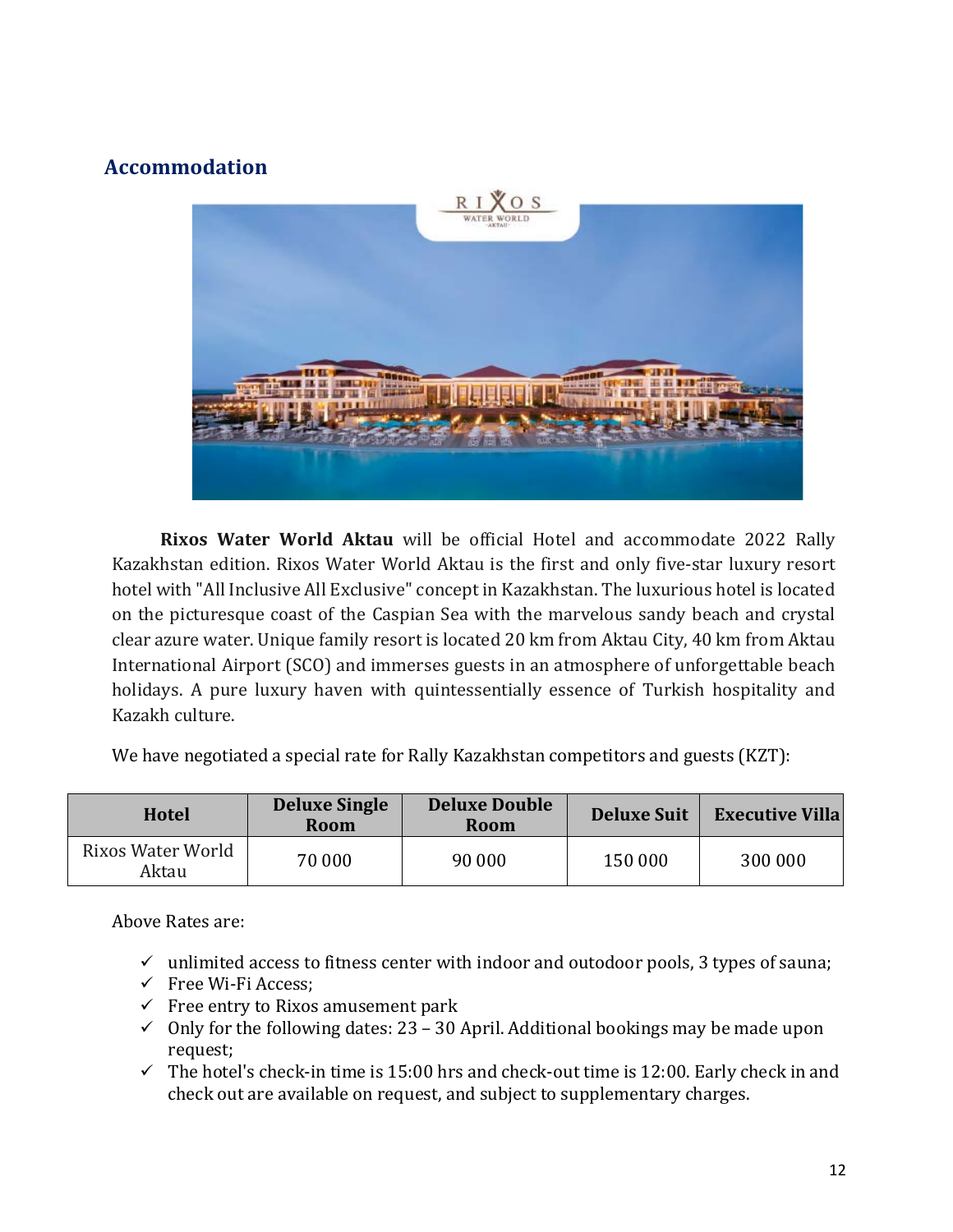

**Caspian Riviera Grand Palace** is our second Hotel for Rally Kazakhstan 2022 located in Aktau city, 70 m from the coast of the Caspian Sea. It features a terrace with sea view and private embankment. The property also offers a spa center with an indoor pool and Finnish sauna. Free Wi Fi access and private parking are available.

The elegant rooms are very big and air conditioned and have a balcony with a sea view and flat-screen TV. The private bathrooms come with a hairdryer and free toiletries.

The restaurant at TBC Hotel serves buffet breakfast each morning. Le Voyage lounge and dining area offers lunch and dinner. Riviera banquet hall features facilities up to 250 guests. Guests can have a drink at the 24-hour lobby bar.

The property offers a winter garden and billiards. Aktau International Airport is 30 km from the hotel. Guests can request shuttle service.

| <b>Hotel</b>     | <b>Single</b> | <b>Double</b> | <b>Junior</b> | Executive    | <b>Business</b> |
|------------------|---------------|---------------|---------------|--------------|-----------------|
|                  | <b>Room</b>   | <b>Room</b>   | <b>Suite</b>  | <b>Suite</b> | <b>Suite</b>    |
| <b>TBC Hotel</b> | 40 000        | 45 000        | 55 000        | 65 000       | 75 000          |

We have negotiated a special rate for Rally Kazakhstan competitors and guests (KZT):

Above Rates are:

- $\checkmark$  Including Breakfast, unlimited access to fitness center with indoor pool and sauna;
- $\checkmark$  Free Wi-Fi Access;
- $\checkmark$  Only for the following dates: 23 30 April. Additional bookings may be made upon request;
- $\checkmark$  The hotel's check-in time is 14:00 hrs and check-out time is 12:00. Early check in and check out are available on request, and subject to supplementary charges.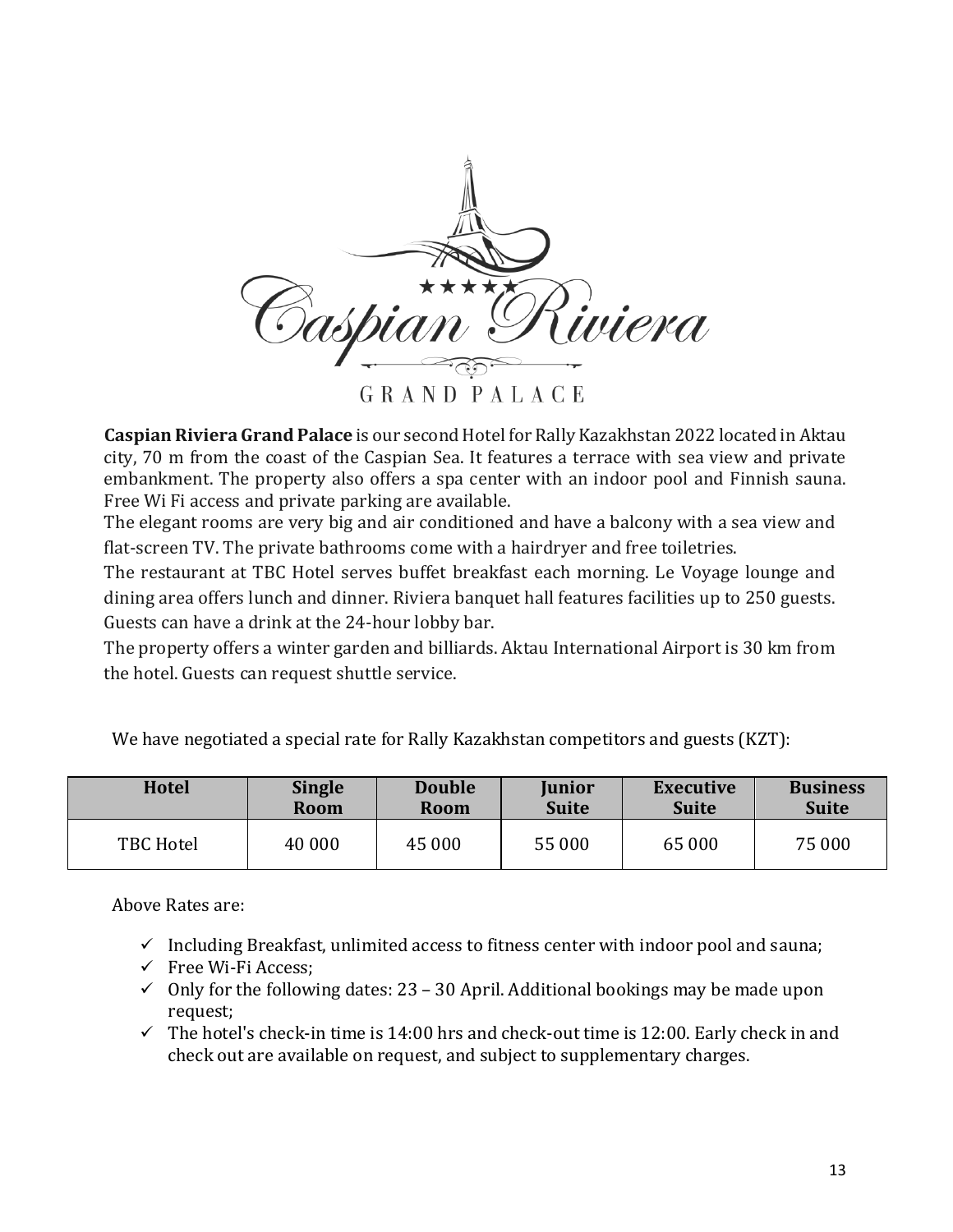# **Media Information**

# **Press Office**

Press Office and Media Center will be located at Rixos Water World Aktau from 24 to 30 April 2022.

#### **For all press enquiries and media information please contact:**

*Mrs. Ekaterina Peregudova, Media officer for Rally Kazakhstan 2022 E-mail: [media@rallykazakhstan.com](mailto:media@rallykazakhstan.com)*

# **PressAccreditation**

All media should complete the media accreditation form from [www.rallykazakhstan.com.](http://www.rallykazakhstan.com/) Please then send your completed forms along with any required documentation to *[media@rallykazakhstan.com](mailto:media@rallykazakhstan.com)*

The deadline for media accreditation application is 15 April 2022.

# **Media Fees**

#### **Media accreditation fee for Rally Kazakhstan 2022 is 250 Euro per person.**

The following will be presented to each media representative:

- $\checkmark$  Media wristband:
- $\checkmark$  Catering at Rixos Water World Aktau (all inclusive catering at the main restaurant from 25 till 30 April (breakfast, lunch, dinner, soft drinks);
- $\checkmark$  Gala Dinner at Rixos Water World Aktau on 30 April;
- $\checkmark$  Merchandise.

#### **Please note that Drones are forbidden to use in Aktau city and its surroundings.**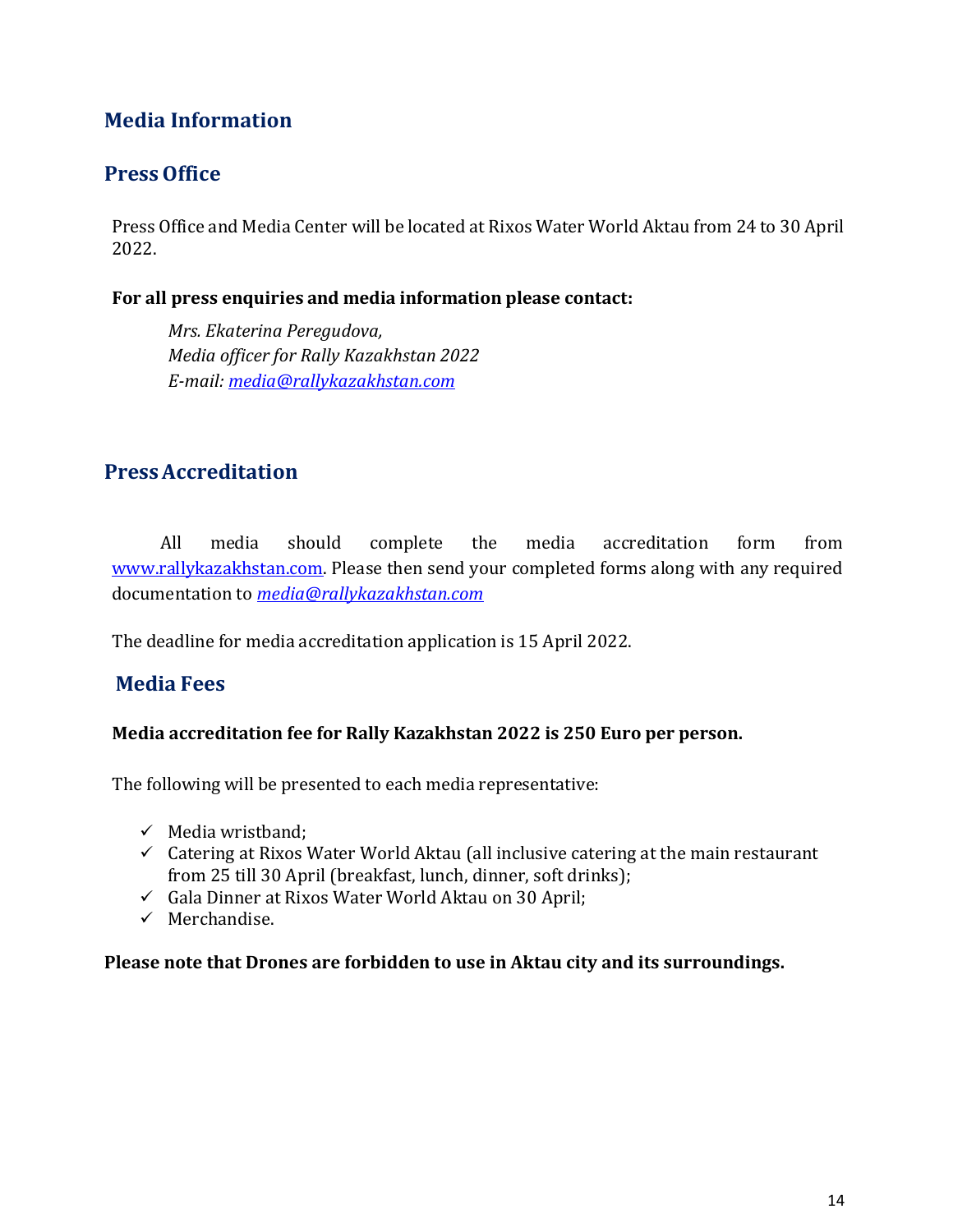# **Insurance**

*tba*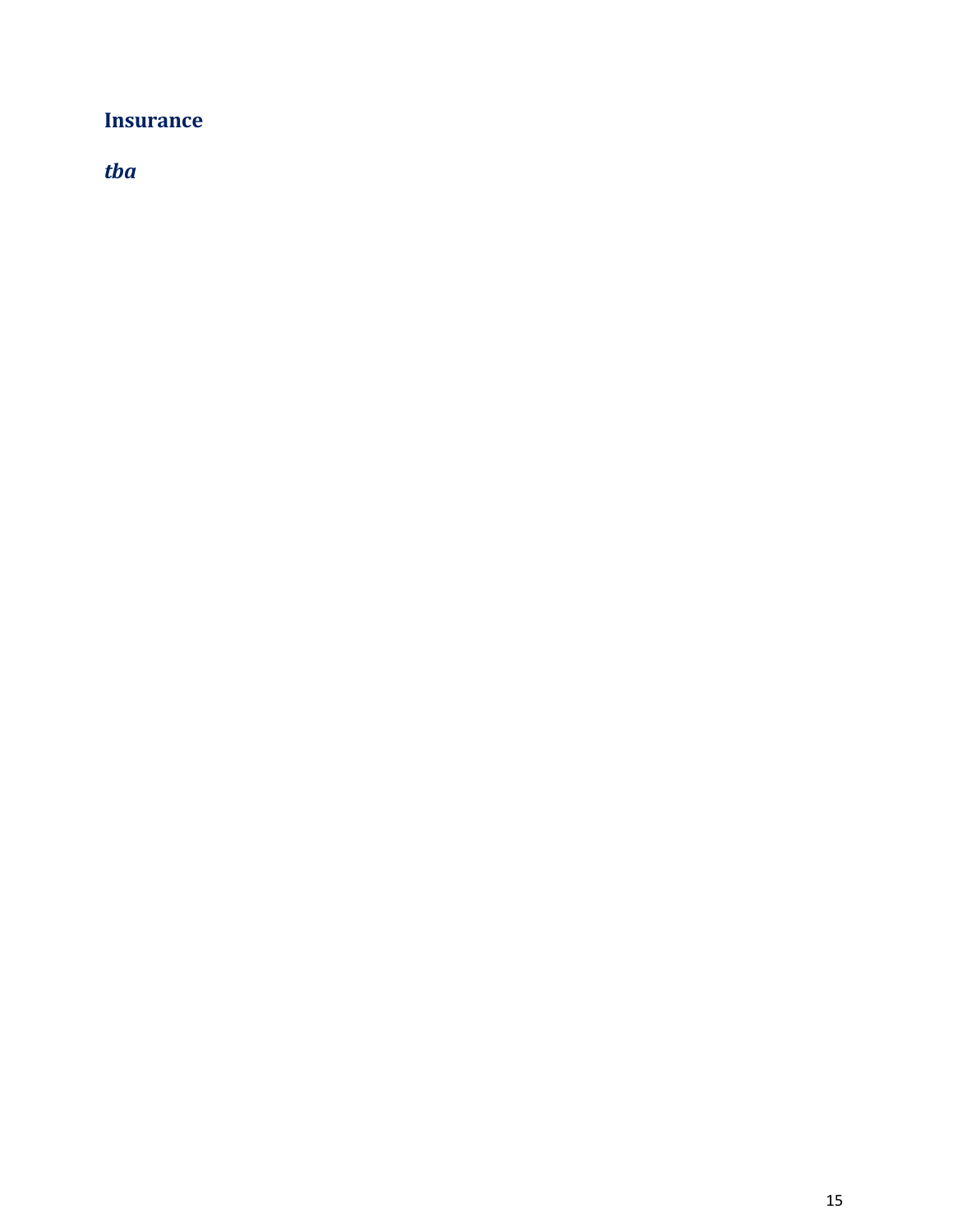# **Entry Details and Fees**

# **Auto**

#### **1. FIA WORLD CHAMPIONSHIP EVENT FOR AUTO**

#### **1.1 - Vehicles admitted**

#### **A) Group T1: Prototypes Cross-Country Vehicles** (Appendix J, Article 285)

- **T1. Class U:** T1 4x4 Ultimate
- **T1. Class 1:** T1 4x4 Petrol and Diesel
- **T1. Class 2:** T1 4x2 Petrol and Diesel
- **T1. Class 3:** Vehicles complying to "Score" regulations

#### **B) Group T2: Series Production Cross-Country Vehicles** (Appendix J, Article 284)

- **T2. Class 1:** Petrol
- **T2. Class 2:** Diesel

#### **C) Group T3: Improved Cross-Country Vehicles – Lightweight** (Appendix J, Article 286)

- **T3. Class 1:** 4x4
- **T3. Class 2:** 4x2

**D) Group T4: Lightweight Series Production Cross-Country Side-by-Side Vehicles** (Appendix J, Article 286A)

#### **E) Group T5: Series Cross-Country Trucks**

- **T5.1:** Engine with a nominal cylinder capacity of 10,000 cc or over
- **T5.2:** Engine with a nominal cylinder capacity of less than 10,000 cc.

### **New Additional Vehicles allowed to be admitted:**

ASO "DAKAR" VEHICLES in compliance with 2022 FIA Cross-Country Rally Sporting Regulations Art 8.7 may enter the event.

A vehicle complying with the 2021 Amaury Sport Organisation (ASO) Dakar Auto regulations may be accepted in Groups T2, T4 and T5, on condition that the competitor provides evidence that his vehicle has a valid ASO passport issued before 31/12/2021. The vehicle must bear a safety inspection seal in accordance with the relevant articles of the regulations of this organization.

The eligibility of the vehicle shall be subject to the approval, to be obtained in advance, of the FIA. It is the competitor's responsibility to ensure such approval is applied for in writing before the FIA Technical Department at least two weeks before the closing date for entries of the first FIA rally in which the competitor wishes to take part.

All Group T4 vehicles safety equipment must be in conformity with the FIA regulations,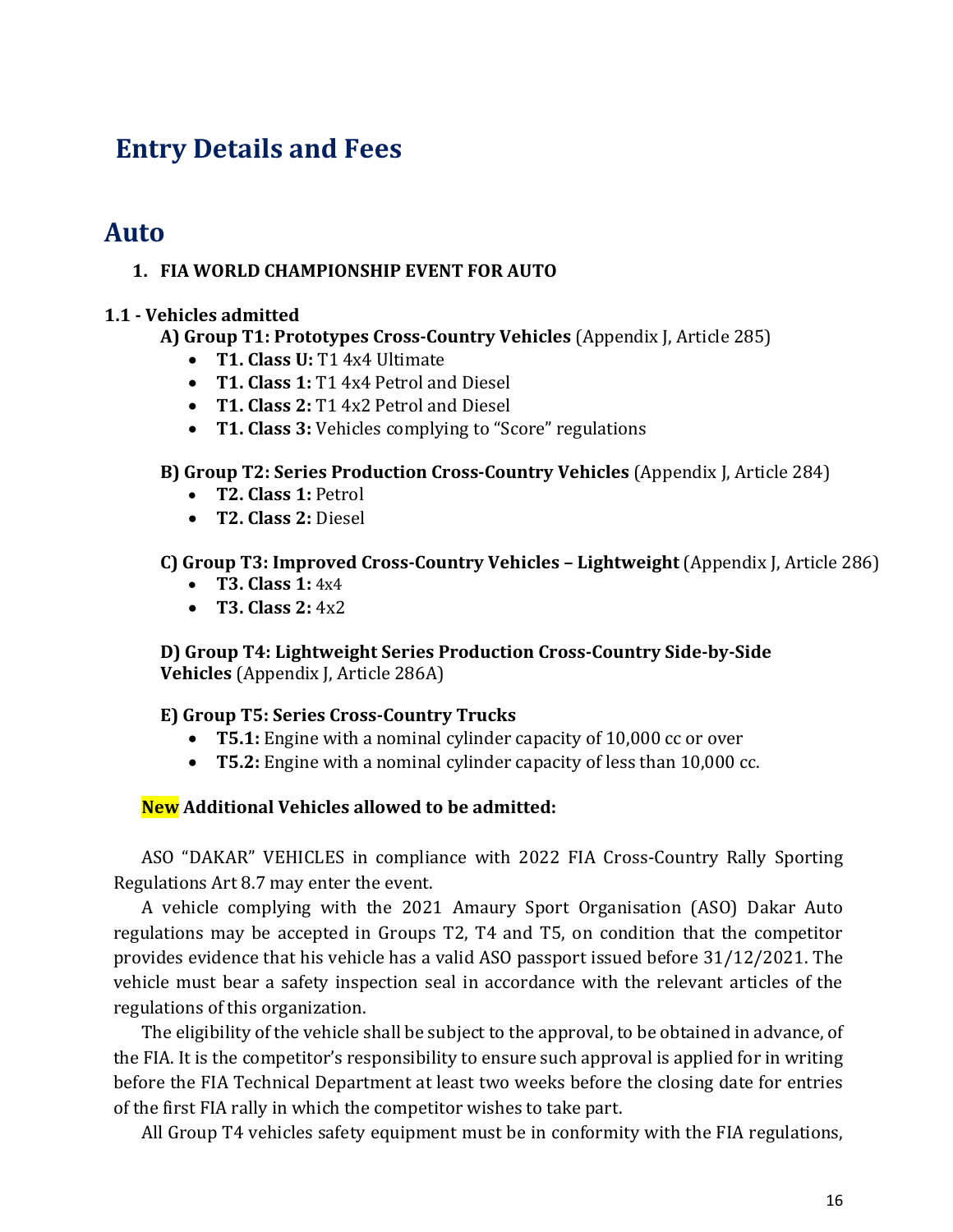except the roll cage, which must comply with Article T4P4.1 of the 2021 ASO Dakar Auto regulations.

# **THE FIA TECHNICAL PASSPORT IS COMPULSORY TO ENTER THE EVENT. NEW CAR: The FIA TECHNICAL PASSPORT needs to be completed and validated by your ASN to be presented to the FIA Technical Delegate at Scrutineering to be authenticated.**

#### **A clear color copy of all the pages need to be send WITH the entry form. WITHOUT THIS COPY, THE ENTRY WILL BE NOT ACCEPTED.**

## **FIA awards for which the rally counts:**

- FIA World Rally-Raid Championship for Manufacturers
- FIA World Rally-Raid Championship for Drivers
- FIA World Rally-Raid Championship for Co-Drivers
- FIA Rally-Raid Championship for T3 Drivers
- FIA Rally-Raid Championship for T3 Co-Drivers
- FIA Rally-Raid Championship for T4 Drivers
- FIA Rally-Raid Championship for T4 Co-Drivers
- FIA Rally-Raid Championship for T4 Manufacturers
- FIA Rally-Raid Championship for T5 Drivers
- FIA Rally-Raid Championship for T5 Co-Drivers
- FIA Rally-Raid Championship for T5 Manufacturers

### **1.2. FIA World Championship Registration**

In order to score points in the Manufacturers, Drivers and Co-drivers Championships, competitors must register with the FIA before 16 December 2021. After this date, registration for the Drivers and Co-drivers Championships is permitted until the closing date for entries for the first Event for which the competitor wishes to score points. Registrations must be made using the entry form which can be found on the FIA website at: <https://registrations.fia.com/w2rc>

For each Event, the Competitor must nominate the crew scoring points before the closing date of entries, using the entry form available at:<https://registrations.fia.com/w2rc>

A National Class (FIA Eurasian Zone) for vehicles not in conformity of international regulations for T1, T2, T3, T4, T5 vehicles and not counting towards FIA World Championship points, will also be included in the event.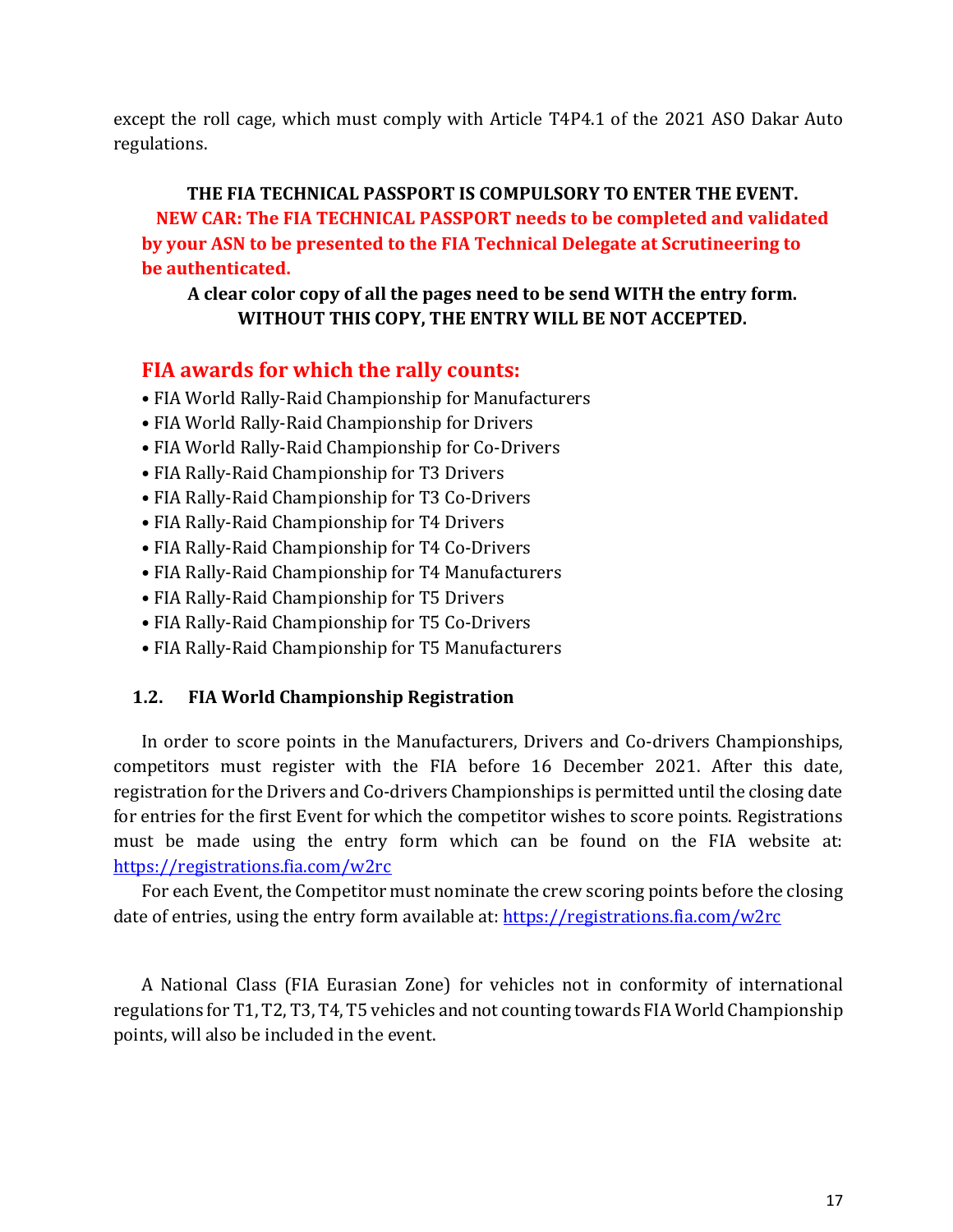# **AUTO – TRUCK Entry fees**

All Entries fees are in Euro.

### **Please study the payment summary to fully understand what is and is not included in the entry fee.**

| <b>AUTO Entry fees / Entry packages -</b><br><b>FIA World Championship</b>                                                                             | <b>Until 31 March</b><br>2022 | <b>Until 15 April</b><br>2022* |
|--------------------------------------------------------------------------------------------------------------------------------------------------------|-------------------------------|--------------------------------|
| T1/T2                                                                                                                                                  | € 6,000                       | € 7,000                        |
| T3 / T4                                                                                                                                                | € 5,000                       | € 6,000                        |
| <b>T5</b>                                                                                                                                              | € 6,500                       | € 7,500                        |
| <b>Ladies crew</b>                                                                                                                                     | € 2,500                       | € 3,000                        |
| <b>AUTO Entry fees - Eurasian Zone Championship</b>                                                                                                    |                               |                                |
| T1/T2                                                                                                                                                  | € 5,000                       | € 6,000                        |
| T3 / T4                                                                                                                                                | € 4,000                       | € 5,000                        |
| T <sub>5</sub>                                                                                                                                         | € 5,500                       | € 6,500                        |
| <b>Ladies crew</b>                                                                                                                                     | € 2,000                       | € 2,500                        |
| What is included                                                                                                                                       | T1 / T2 / T3 / T4             | <b>T5</b>                      |
| Interteach Medical Insurance                                                                                                                           | <b>YES</b>                    | <b>YES</b>                     |
| <b>Repatriation Insurance</b>                                                                                                                          | <b>YES</b>                    | <b>YES</b>                     |
| Catering at Rixos Water World Aktau (all-inclusive<br>catering at the main restaurant from 25 till 30 April<br>(breakfast, lunch, dinner, soft drinks) | $\overline{2}$                | 3                              |
| Gala Dinner at Rixos Water World Aktau on 30 April                                                                                                     | $\overline{2}$                | 3                              |
| Daily Lunch Boxes for the Rally (26-30 April)                                                                                                          | $\overline{2}$                | 3                              |
| Water                                                                                                                                                  | <b>YES</b>                    | <b>YES</b>                     |
| Merchandise                                                                                                                                            | $\overline{2}$                | 3                              |

| <b>What is NOT included</b>           |     |  |
|---------------------------------------|-----|--|
| Tracking and Timing rental - MARLINK  | tba |  |
| Navigation and Sentinel rental - ERTF | tba |  |
| Convoy costs                          |     |  |
| Accommodation <sup>(1)</sup>          |     |  |
| Fuel                                  |     |  |
| Travel (flights)                      |     |  |

*\* Entry fees valid to 15th April, 2022, needs to be paid before this date. Payment done at Documentation will be increase of 10%.*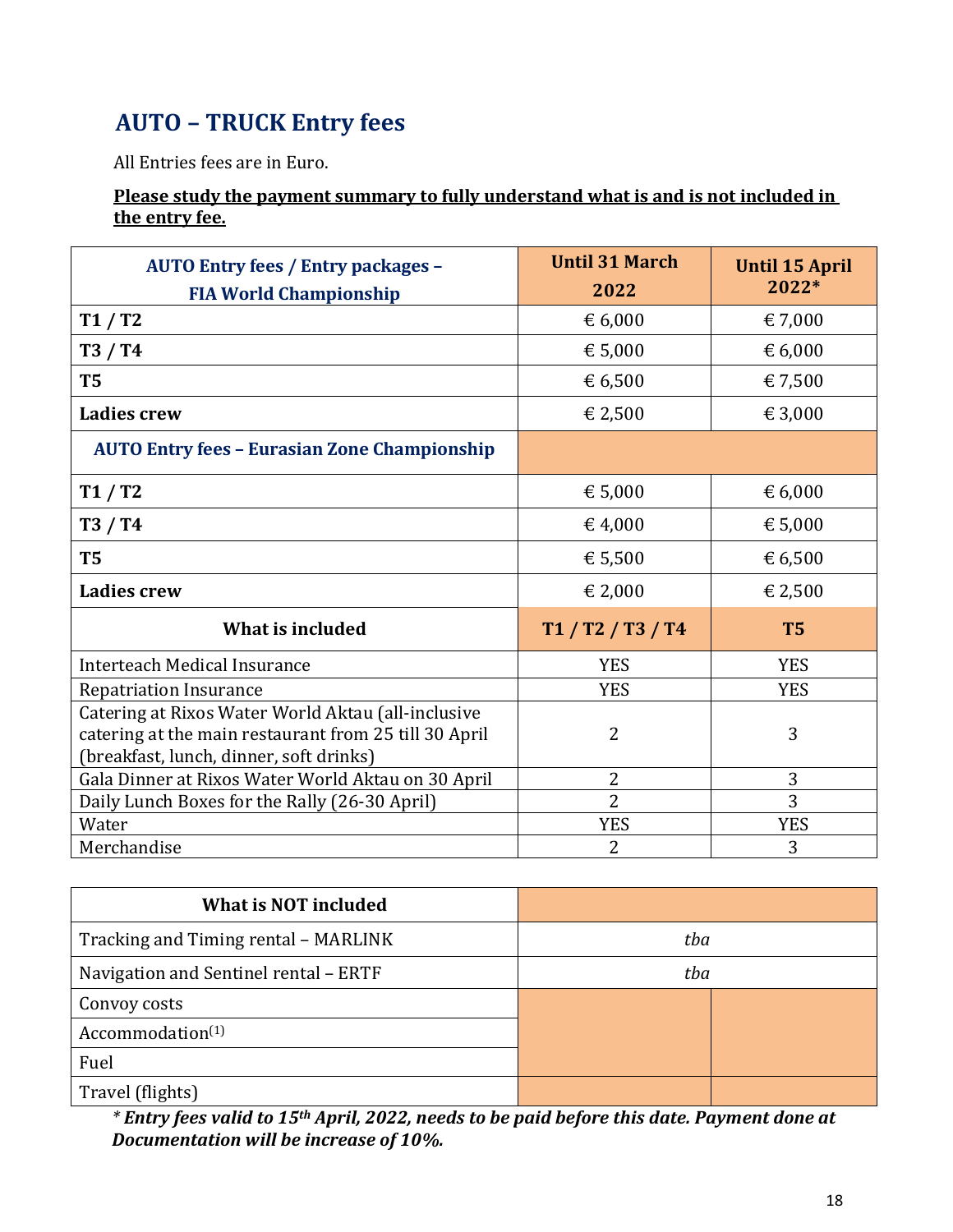| <b>AUTO Assistance Fee's</b>                                               | <b>Until 31 March</b><br>2022 | Until 15 April<br>2022 |
|----------------------------------------------------------------------------|-------------------------------|------------------------|
| Assistance & Press vehicle registration<br>(plates, stickers of the Rally) | $\epsilon$ 100                | $\epsilon$ 100         |
| Assistance personnel (per person)                                          | $\epsilon$ 700                | $\epsilon$ 800         |
| Team Manager                                                               | € 600                         | $\epsilon$ 700         |
| Media                                                                      | € 250                         | $\epsilon$ 250         |

*Including Catering at Rixos Water World Aktau (all-inclusive catering at the main restaurant from 25 till 30 April (breakfast, lunch, dinner, soft drinks), Gala Dinner at Rixos Water World Aktau on 30 April, merchandising, water.*

*\* Entry fees valid to 15th April, 2022, needs to be paid before this date. Payment done at Documentation will be increase of 10%.*

# **All entries must be sent to [entry@rallykazakhstan.com](mailto:entry@rallykazakhstan.com) before the closing date of 15 April 2022.**

# **All entry forms can be downloaded from [HERE](http://rallykazakhstan.com/en/index.php)**

### **Pertinent (AUTO) Entry Related Requirements**

Before being validated by the FIA Technical Delegate, the use of the most recent version of the blank FIA technical passport is compulsory (available upon request from the ASN to the FIA). After a complete pre-inspection of the vehicle, the ASN must write any comments in the location reserved for this purpose. A written report following this pre-inspection, must be established and sent to the FIA Technical Delegate no later than the date of publication of the official entry list of the event counting towards the Championship in which the vehicle has been entered. For vehicles of Groups T1, T3 and T4, the ASN must report the following information regarding the engine: type and serial number, original vehicles. The stamp of the ASN, the date and the name (in capital letters) and signature of the ASN inspector must appear on the technical passport.

Lastly, in addition to the fully completed and signed Entry Application Form, it is essential to send legible scanned copies of;

- FIA Entrants License (if applicable/different from Driver/Co-Driver),
- Electronic ID photographs of Driver & Co-Driver,
- Valid Driving License of Driver & Co-Driver (front and back),
- FIA Competition Licences of Driver & Co-Driver,
- ASN Starting Permission/No Objection Letter,
- Passports of Driver & Co-Driver,
- Valid registration document of competing vehicle (front and back/all pages),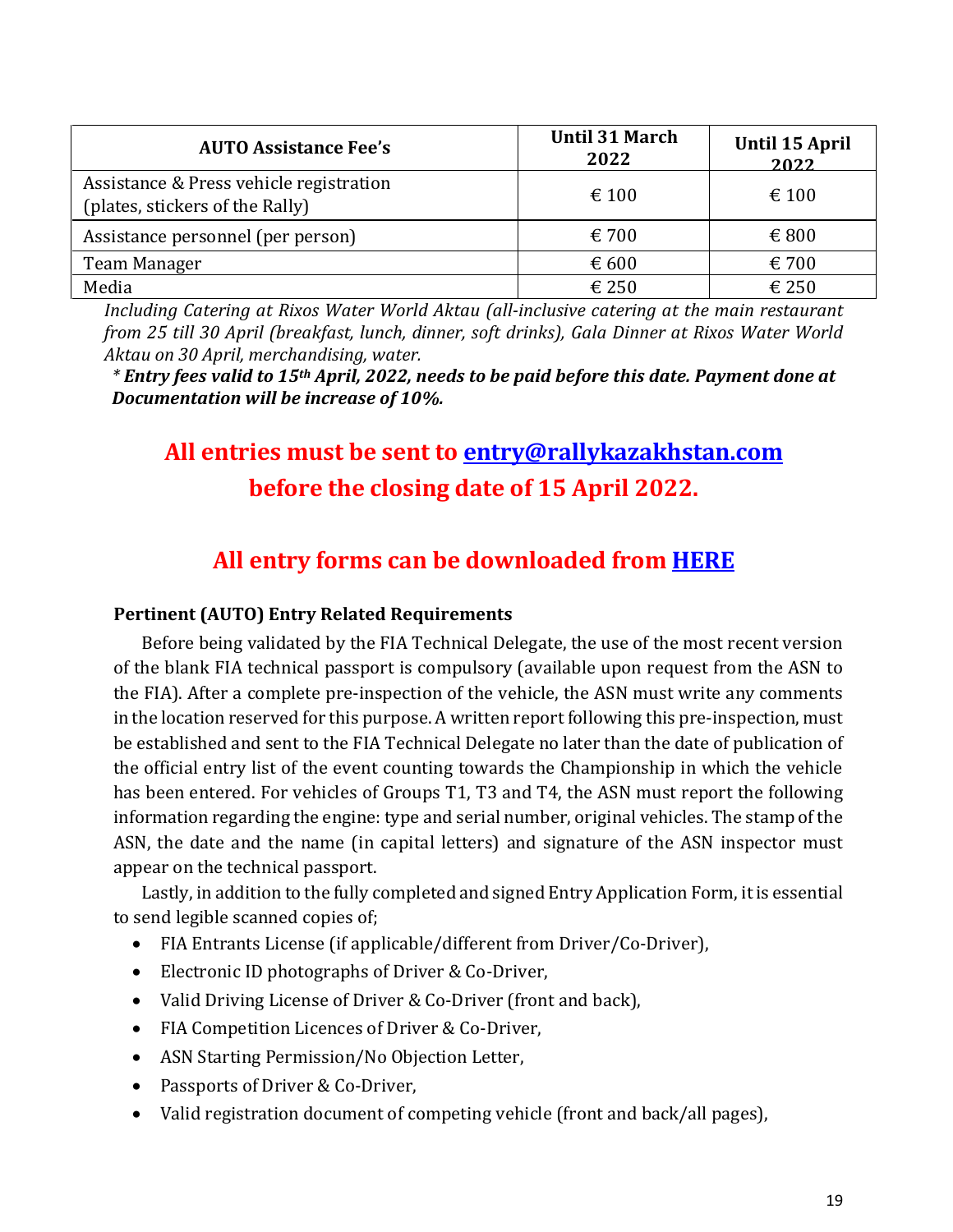- Written authorization from vehicle owner for the Driver & Co-Driver to use the vehicle in competition (if vehicle is not owned by member of competing crew),
- ATA Vehicle Carnet signed by relevant authority in country of origin,
- First page of FIA Homologation document (T2 /T5 vehicles only).

**Please note that competitors who are unable to provide the requested scanned documentation, without any lawful cause, may not appear on the published entry list.** 

# **FIM CROSS COUNTRY RALLIES WORLD CHAMPIONSHIP EVENT FOR MOTO AND QUAD**

**NEW** The FIM Cross-Country Rallies World Championship is under the joint management of the FIM and its contracted promoter (ASO). As such a joint committee is formed: The Championship Committee. The FIM Cross-Country Rallies World Championship and FIM Prize Events are held each year and include the following title/category:

1. FIM Cross-Country Rallies World Championship:

• RallyGP for competitors and manufacturers.

#### 2. FIM Cross-Country Rallies World Cup:

- Rally 2 Moto-Rally
- Rally 2 Quad

#### 3. FIM Cross-Country Rallies Trophy:

- Women's Trophy for competitors in the Rally2 category
- Junior's Trophy for competitors in the Rally2 category
- Junior's Trophy for competitors in the Rally3 category
- Veteran's Trophy for competitors in the Rally2 category

#### **Category of the Organizer**

Category 4: Bike over 450cc

Those entered into this category will not be eligible for points in the FIM World Championship or World Cup.

#### **Entered Riders**

The riders must obligatorily be holders of:

A valid 2022 FIM Cross-Country Rallies World Championship licence in accordance with Art. 70.2.1 of the FIM Sporting Code and Art. 09.1 of the FIM Medical Code. ANNUAL Licence or a A ''ONE EVENT'' is only valid for the event mentioned on it.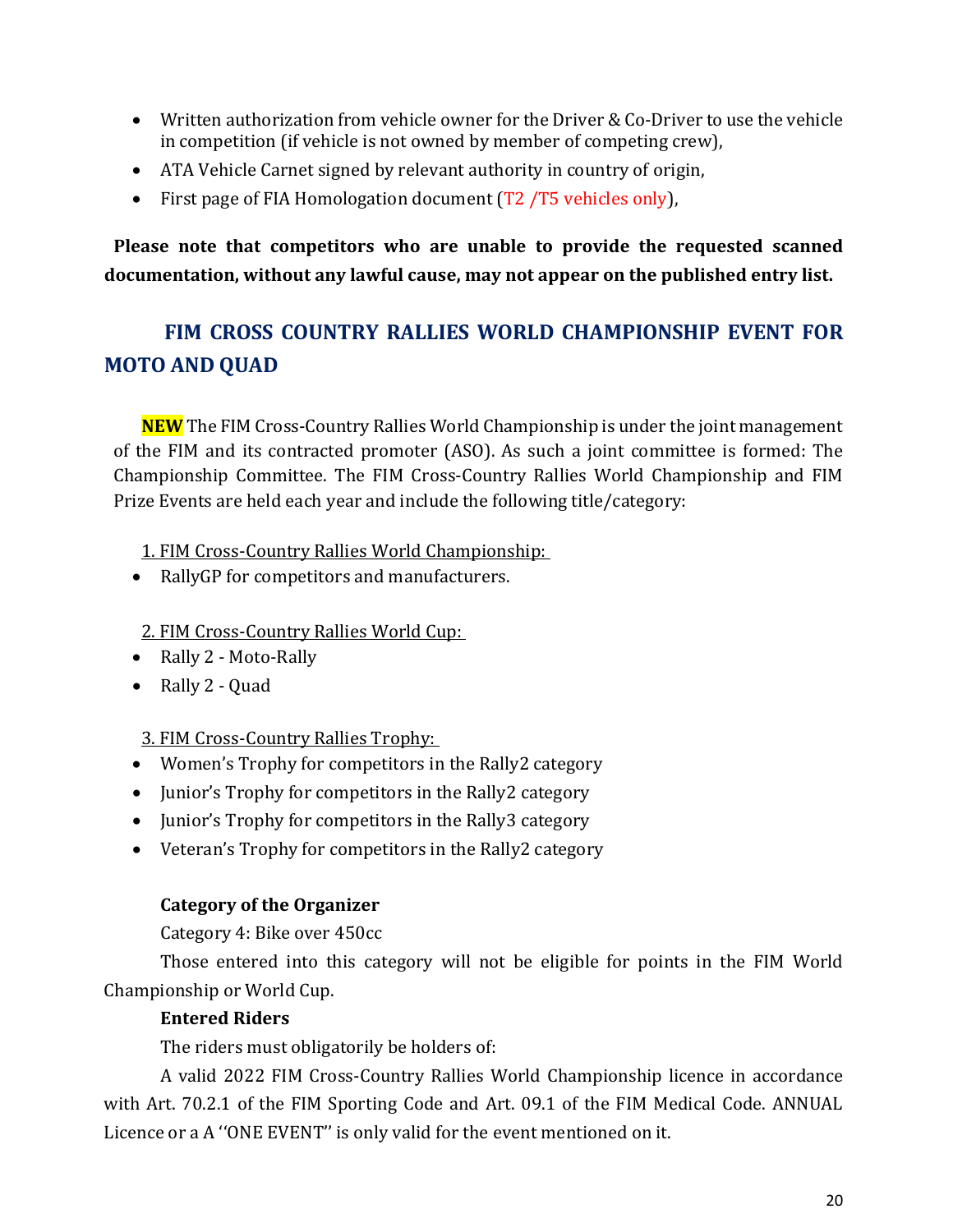A **valid original driving licence** corresponding to the type and capacity of machine used. The original will have to be presented at Documentation. (Copy is not accepted).

| <b>MOTO Entry fees / Entry packages</b>               | <b>Until 31 March</b><br>2022 | <b>Until 15 April</b><br>2022* |  |
|-------------------------------------------------------|-------------------------------|--------------------------------|--|
| <b>MOTO - QUAD</b>                                    | € 3,000                       | € 3,500                        |  |
| Ladies                                                | € 2,500<br>€ 2,000            |                                |  |
| What is included                                      | <b>MOTO</b>                   |                                |  |
| Interteach Medical Insurance                          | <b>YES</b>                    |                                |  |
| <b>Repatriation Insurance</b>                         | <b>YES</b>                    |                                |  |
| Catering at Rixos Water World Aktau (all-inclusive    |                               |                                |  |
| catering at the main restaurant from 25 till 30 April | <b>YES</b>                    |                                |  |
| (breakfast, lunch, dinner, soft drinks)               |                               |                                |  |
| Gala Dinner at Rixos Water World Aktau on 30 April    | <b>YES</b>                    |                                |  |
| Daily Lunch Boxes for the Rally (26-30 April)         | <b>YES</b>                    |                                |  |
| Water                                                 | <b>YES</b>                    |                                |  |
| Merchandise                                           | <b>YES</b>                    |                                |  |

## **Moto and Quad Entry fees**

| <b>What is NOT included</b>           |     |  |
|---------------------------------------|-----|--|
| Tracking and Timing rental - MARLINK  | tba |  |
| Navigation and Sentinel rental - ERTF | tba |  |
| Convoy costs                          |     |  |
| Accommodation <sup>(1)</sup>          |     |  |
| Fuel                                  |     |  |
| Travel (flights)                      |     |  |

*\* Entry fees valid to 15th April, 2022, needs to be paid before this date. Payment done at Documentation will be increase of 10%.*

| <b>MOTO Assistance Fee's</b>                                                     | <b>Until 31 March</b><br>2022 | Until 15 April<br>$2022*$ |
|----------------------------------------------------------------------------------|-------------------------------|---------------------------|
| Assistance & Press vehicle registration<br>(Rally plates, stickers of the Rally) | $\epsilon$ 100                | $\epsilon$ 100            |
| Assistance personnel (per person)                                                | $\epsilon$ 700                | $\epsilon$ 800            |
| Team Manager                                                                     | € 600                         | $\epsilon$ 700            |
| Media                                                                            | € 250                         | $\epsilon$ 250            |

*Including Catering at Rixos Water World Aktau (all-inclusive catering at the main restaurant from 25 till 30 April (breakfast, lunch, dinner, soft drinks), Gala Dinner at Rixos Water World Aktau on 30 April, merchandising, water.*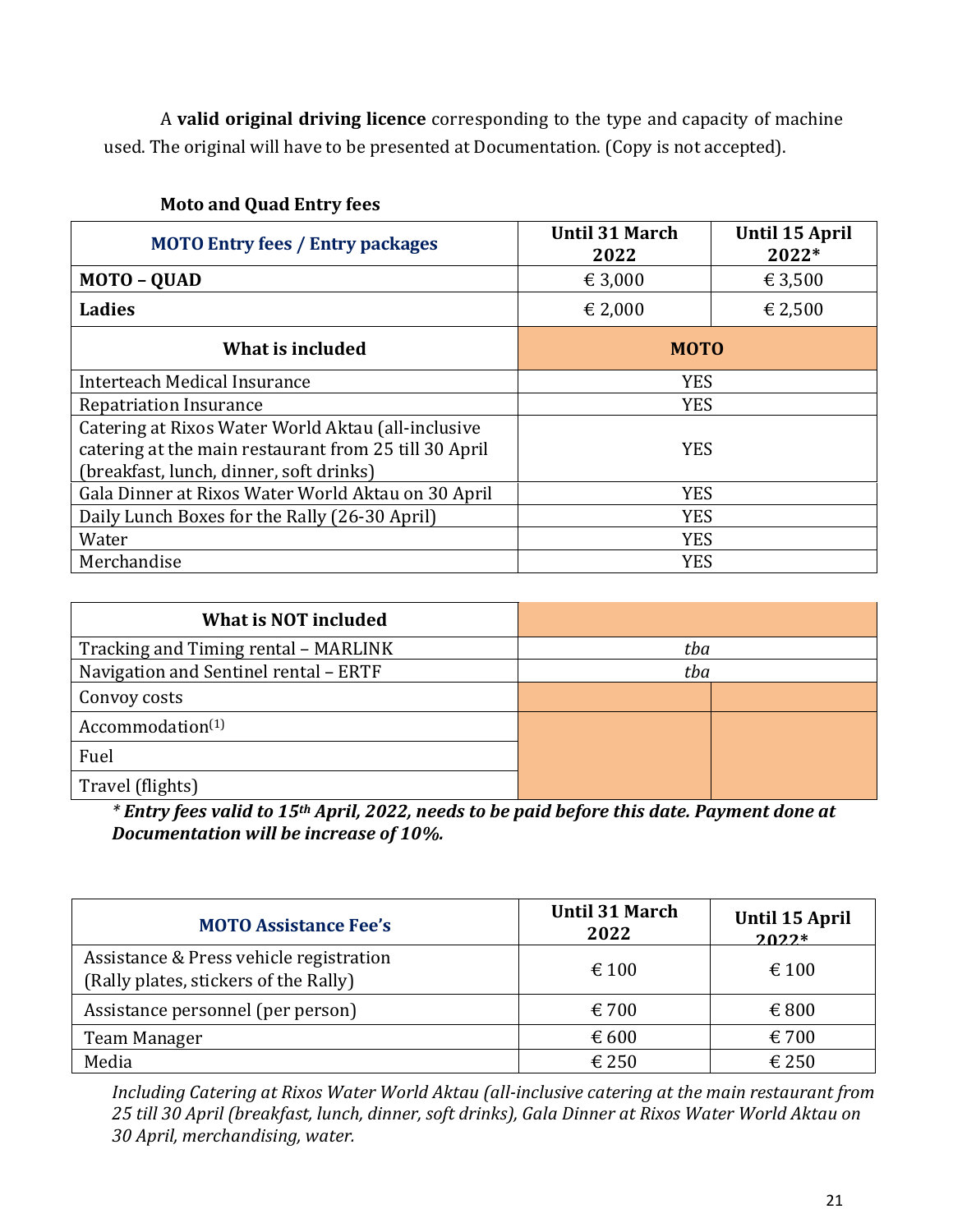# **All entries must be sent to [entry@rallykazakhstan.com](mailto:entry@rallykazakhstan.com) before the closing date of 15 April 2022.**

# **All entry forms can be downloaded from [HERE](http://rallykazakhstan.com/en/index.php)**

### **2.6 - Documents requested to complete the entry**

- Color ID Photo / Scan of the Rider
- Color copy / scan of the Rider passports
- Color copy / scan of the Rider 2022 FIM Cross-Country Rallies World Championship licence ANNUAL or ONE EVENT
- Color copy / scan of the 2022 FIM Cross-Country Rallies World Championship Team Licence (If applicable)
- Color copy / scan of the starting permission and insurance cover for the Rider when the FMN of the rider is not cover by FIM insurance include in the FIM licence
- Color copy / scan of the Rider driving licence (both side)
- Color copy of a certificate attesting to their participation in a first aid training course recognised in their own country (must be less than 3 years old). See article 80.6 of the FIM WCCR Regulations.
- Color copy / scan of the registration of the bike or quad (both side)
- Written authorization to use the bike, quad, SSV if the Driver or Co-driver is not the owner
- Color copy of ATA Carnet signed by the authorities of the Competitors.

### **The original of these documents need to be presented at Documentation.**

**REMIND:** Inflatable jacket and other protections (Cat. 1 and 2)

The wearing of a waistcoat or airbag jacket, back and chest protection is compulsory, under pain of disqualification. The airbag system must comply with FIM homologation standards and the passive protections must be certified as follows:

- Chest: standard EN14021 or EN1621-3
- Back: standard EN1621-2

These protections can be worn separately or combined in a single product. The competitors must take a spare cartridge for his or her inflation waistcoat with him or her.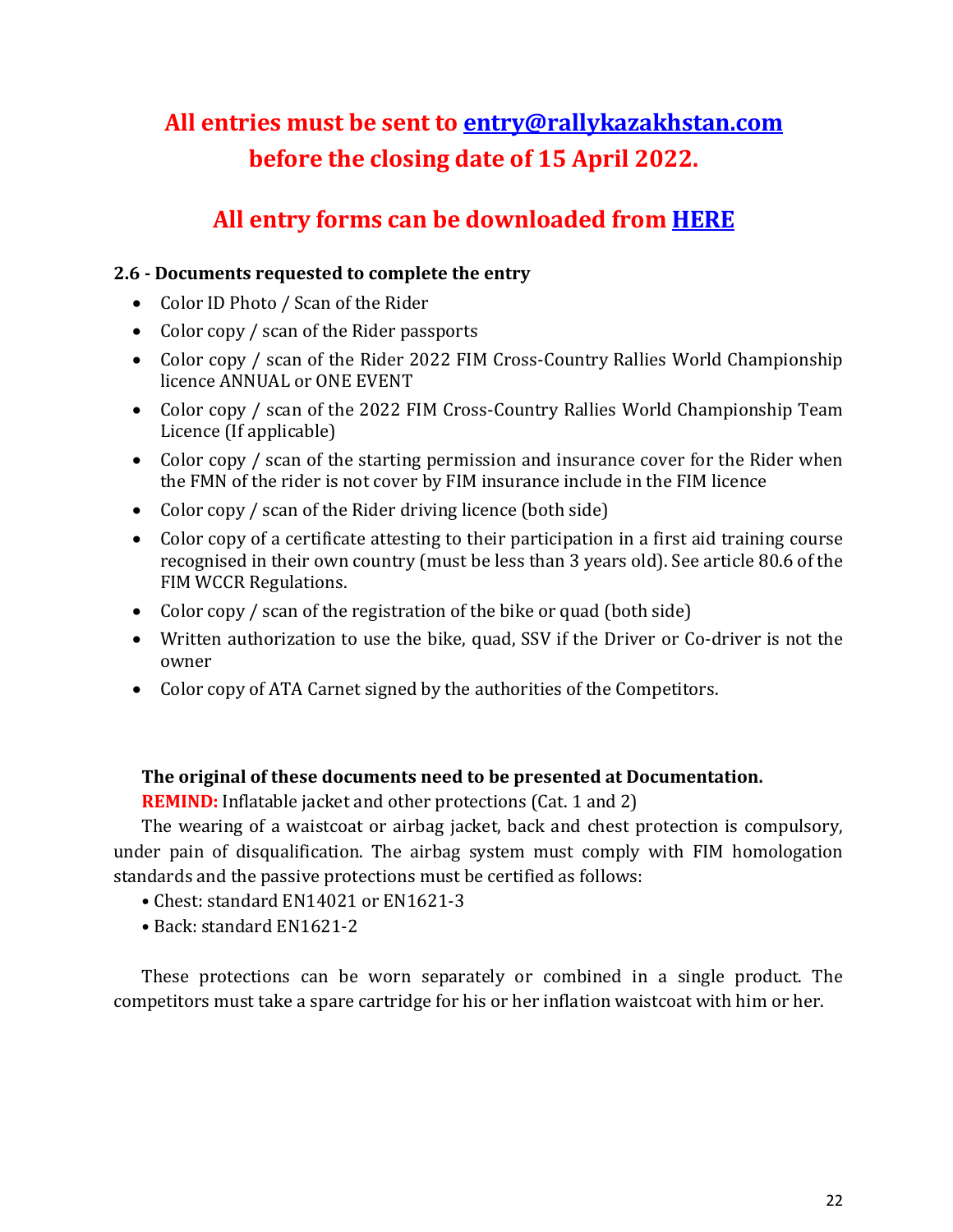## **Payment**

### **Payment of Entry Fee should be done by wire transfer together with the entry form applied to the following details:**

Automotosport Federation of the Republic of Kazakhstan Dostyk av. 12/24 – Almaty, Republic of Kazakhstan, 050010 Business Identification Number: 920540001354 Beneficiary Bank: JSC Halyk Bank, 40 Al-Farabi ave., А26M3K5, Almaty, Kazakhstan, SWIFT/BIC: HSBKKZKX ACCOUNT NUMBER: KZ126017131000057192 Currency: EURO

### **Refunds**

Refunds, refer to ART 18.2 – 2022 FIA Cross-Country Rally Sporting Regulations.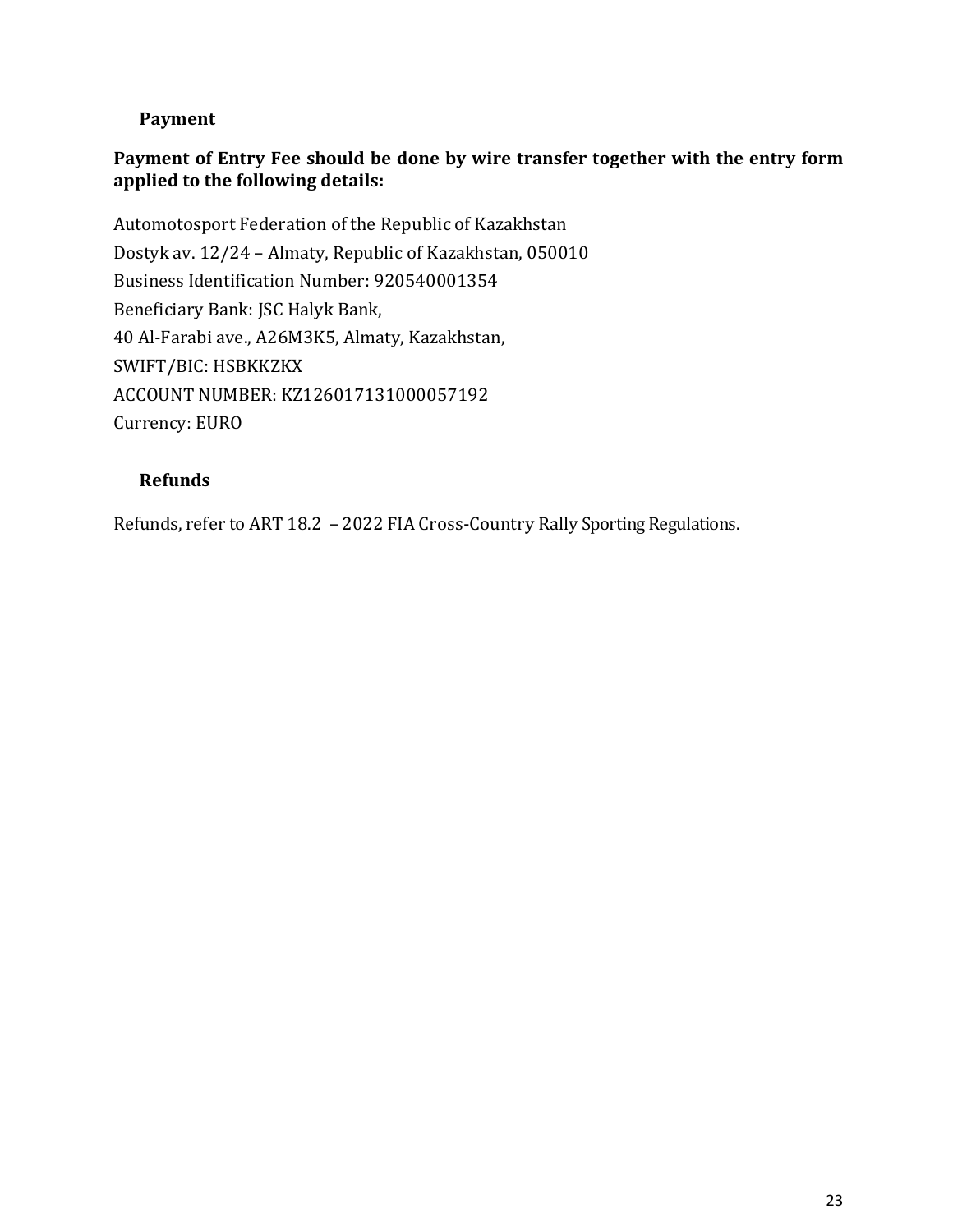# **Navigation and Safety Equipment**

#### **Tracking and Timing**

#### **Tracking**

This year Rally Kazakhstan will use a new supplier Marlink for the tracking system. If you are not familiar with their Iritrack system, it is advised that you visit their resource page below on the Marlink website and or contact them below with any question. Additional information will be provided at the competitors briefing and in the supplementary regulations in regards to the operation of the Iritrack system or can be found in the 2022 FIA Cross Country Rally Sporting Regulations, Appendix V1, Section 12.1.1.

- Website: <https://eshop.marlink.com/en/>
- Contact: Sebastien Rousees
- [Sebastien.Rousee@marlink.com](mailto:Sebastien.Rousee@marlink.com)

The rental cost of the Tracking/Safety system (Iritrack V3) and Timing system will be informed later on. For Iritrack V3 you will require to purchase a mounting kit with one of two options below.

• Purchase a complete mounting kit online (Power cable, bracket, antennas) from the Marlink Eshop.

• Purchase the complete mounting kit at the administrative checks. In case you choose this method, please be aware that you may have little time to set it up before your allotted time for scrutineering.

Installation of the mounting kit, your vehicle must be fully equipped with the iritrack kit at the technical checks and ready to plug the Iritrack in. You can find more information and mandatory instructions in the mounting guides provided on the Marlink website mentioned above.

**Deposit:** Competitors will be required to lodge a deposit of €1500 at event registration direct to Marlink; afore-mentioned deposit will be reimbursed upon the safe return of the Tracking and Timing Equipment in the Documentation room. A credit card machine will be available to take this deposit.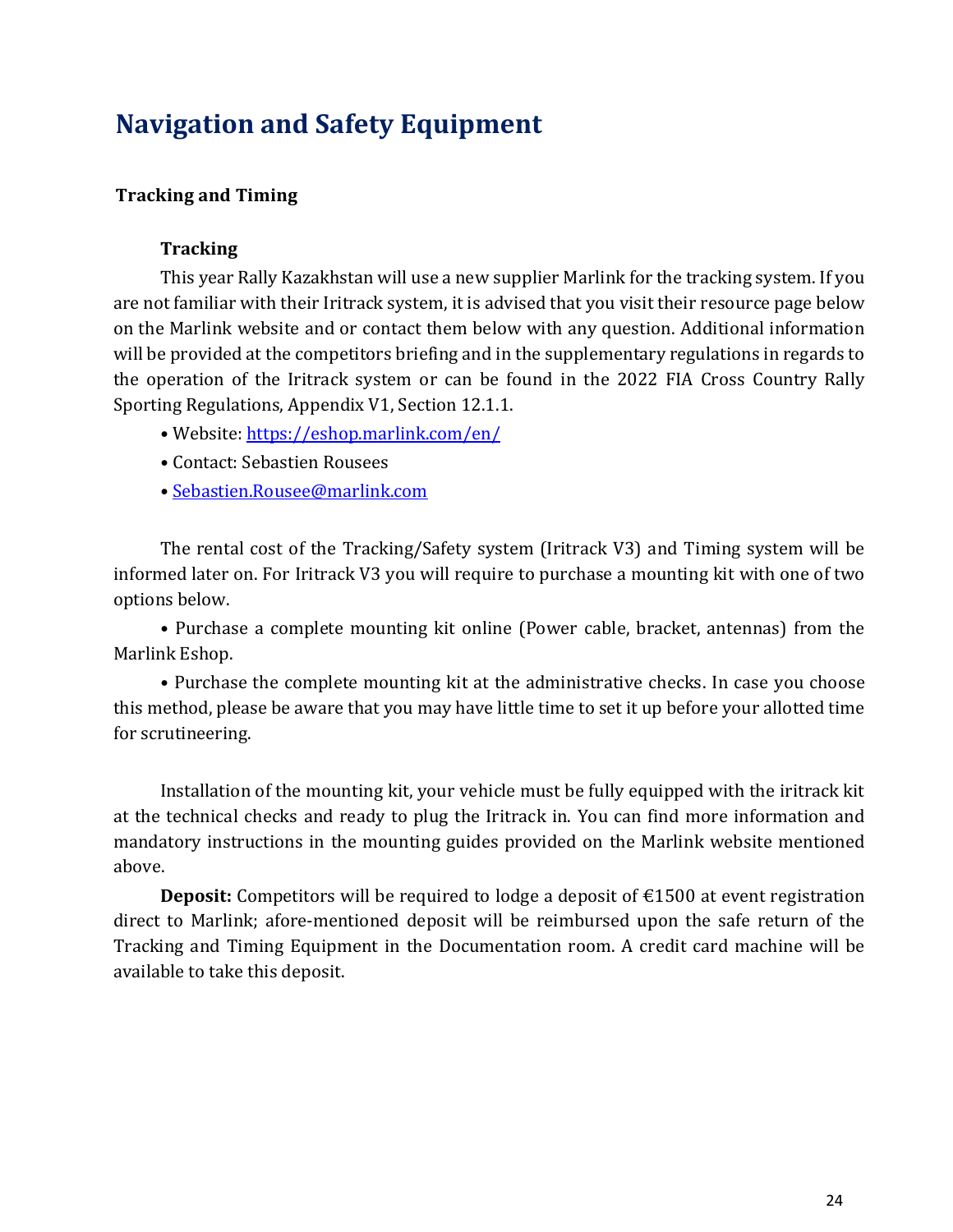#### **Navigationand Sentinel**

Rally Kazakhstan will continue working with ERTF to provide navigation and sentinel for competitors. The cost of these devices is not included in the Entry Fee, and must be paid directly to ERTF.

ERTF will request a deposit of  $£1700$  for the material.

**The electronic road book will be used for this rally for Auto competitors only.**

#### **AUTO**

For Information about the ERTF system and to place your order, please visit the link below and select the Rally Kazakhstan event.

#### <https://www.ertf.com/index.asp>

**Note:** Additional user information can be found in the 2022 FIA Cross Country Rally Sporting Regulations, Appendix V1, Section 12.1.1.

#### **MOTO & QUAD**

For Information about the ERTF system and to place your order, please visit the link below and select the Rally Kazakhstan event.

<https://www.ertf.com/index.asp>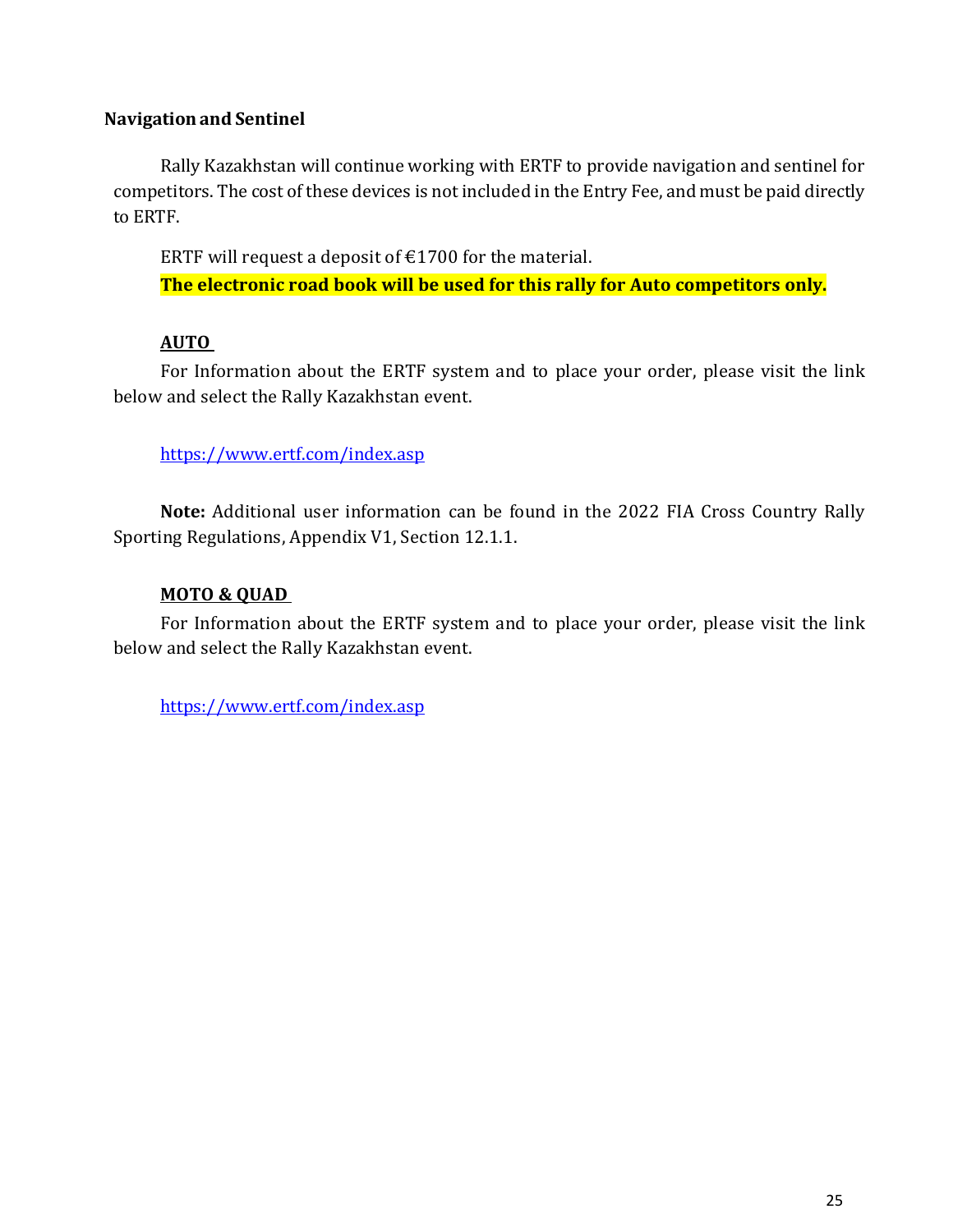

We are working on arranging delivery of the vehicles from Europe to Kazakhstan on the following route:



## **Detailed information on the Convoy is TBA**

**PLEASE NOTE THAT ATA CARNET IS COMPULSORY FOR TEMPORARY IMPORTATION VIA RUSSIAN BORDER COMING TO KAZAKHSTAN.** 

**All people (including vaccinated passengers), arriving to Kazakhstan must have a negative PCR test certificate (no more than 72 hours should pass from the day of collection of biomaterial till the moment of crossing the border of the Republic of Kazakhstan).**

**In the absence of a negative PCR test certificate, passengers, including citizens of Kazakhstan and persons holding residence permit in the Republic of Kazakhstan, will not be allowed on to cross the border and enter the Republic of Kazakhstan.**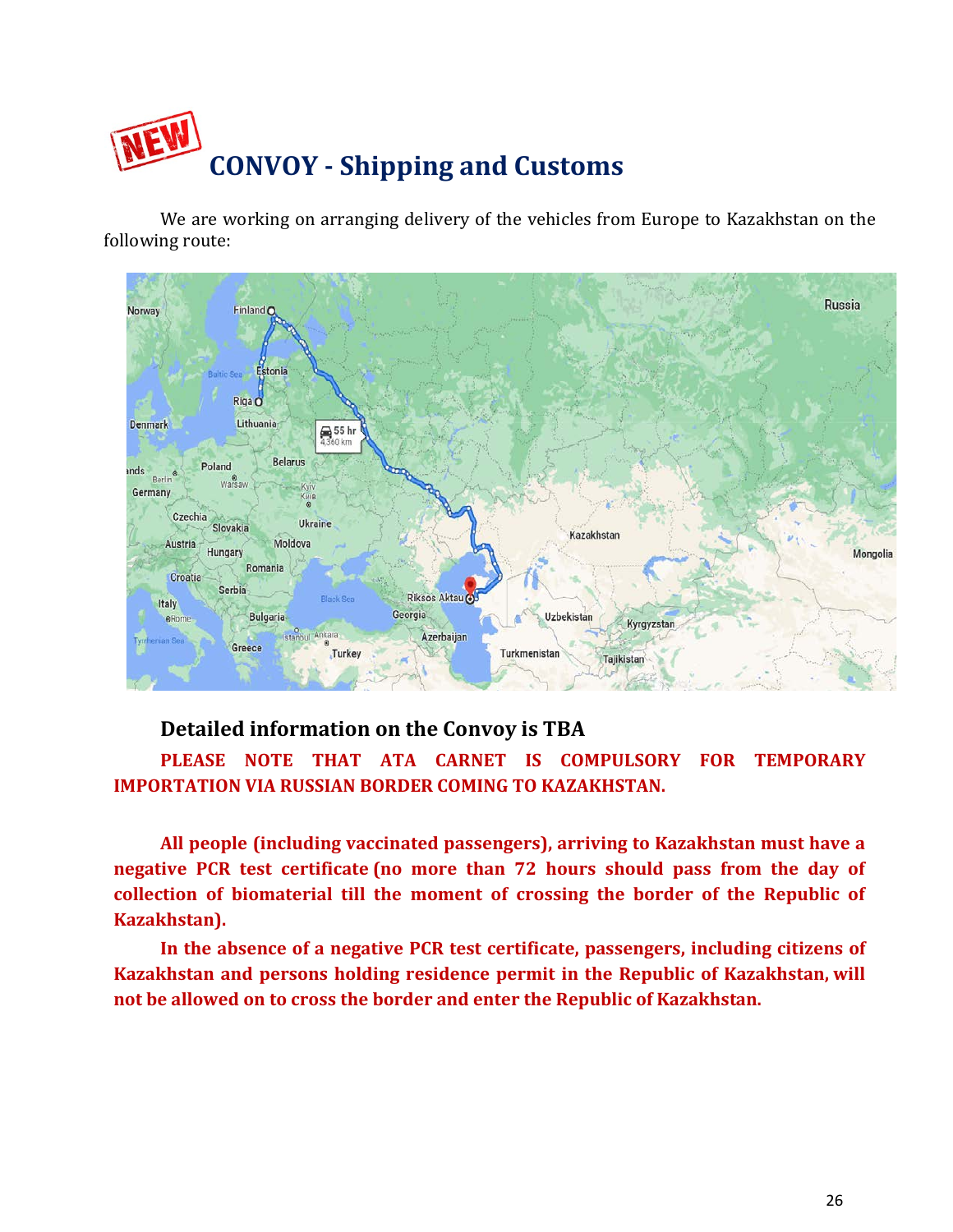

Due to travel restrictions in some countries we are pleased to inform you about arranging Charter Flight for Rally Kazakhstan participants, media, officials and guests.

ALL TIMES UTC:

**24 APRIL** WAW – SCO

**01 MAY** SCO – WAW

### **Approximate price:** *TBA*

- The offer includes: airport taxes at WAW and SCO
- The offer does not include: catering (depending on your selection)

Please kindly note this offer is valid until 15 APRIL 2022 and the A/C availability and preliminary schedule remains for further confirmation by Air Carrier Scheduling Department after slots and all necessary permits are obtained.

**Please also note that the offer was calculated on the basis of the current fuels rates. The price may vary if the fuel rates or other fees are changed. In such case, air company reserves the right to calculate additional fuel costs.**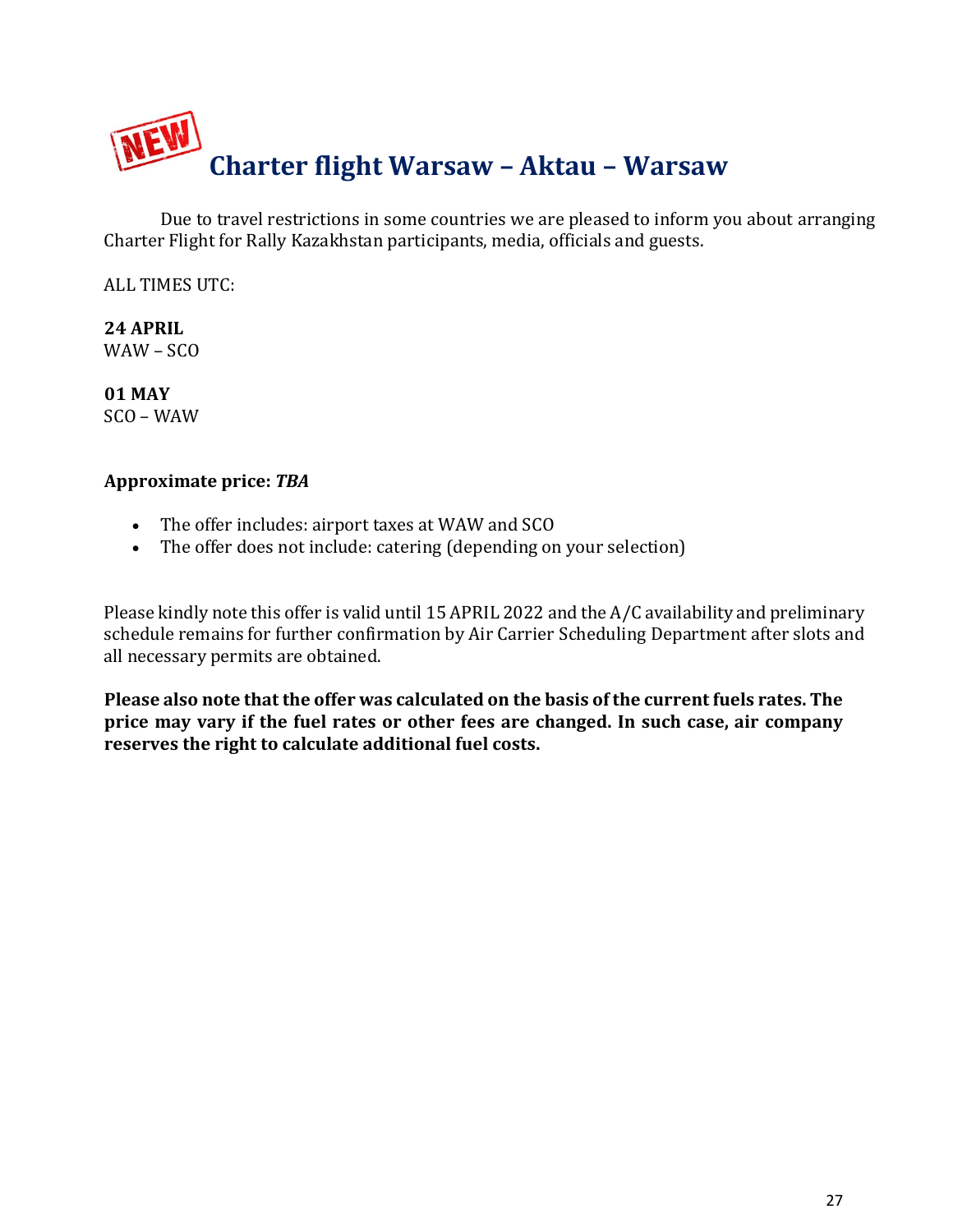## **CEREMONIAL FINISH - PODIUM CEREMONY - PRIZES**

This year the Ceremonial finish and Prize Giving Ceremony will be combined into one session of calling all classes in reverse order of the final results.

The Ceremony will start with bikes and finish with the autos. A "Ceremonial Finish Order" will be posted through Sportity before the ceremony begins. It is the competitor's responsibility to check their position in the ceremony and ensure they go over the ramp in the correct class and order.

All competitors that finish the rally will receive a finishing medal. Those that finish in a place that is mentioned below and are eligible to receive an award. Will be given this on the ceremonial ramp and asked to pause and have the media take your pictures.

The following trophies will be awarded:

The following trophies will be awarded to the winners of Rally Kazakhstan 2022 on 30 April 2022:

# **Auto – FIA**

## **Overall Awards**

| 1 <sup>st</sup> Overall | (Two trophies) |
|-------------------------|----------------|
| $2nd$ Overall           | (Two trophies) |
| $3rd$ Overall           | (Two trophies) |

### **Group Awards:**

| 1 <sup>st</sup> in each Class |                  |
|-------------------------------|------------------|
| T <sub>1.1</sub>              | (Two trophies)   |
| T <sub>2</sub>                | (Two trophies)   |
| T <sub>3</sub>                | (Two trophies)   |
| T4                            | (Two trophies)   |
| T <sub>5</sub>                | (Three trophies) |
| <b>Other Awards:</b>          |                  |
| <b>Best Ladies Team</b>       | (Two trophies)   |
| <b>Team Award</b>             | (One trophy)     |
| <b>Manufactures Award</b>     | (One trophy)     |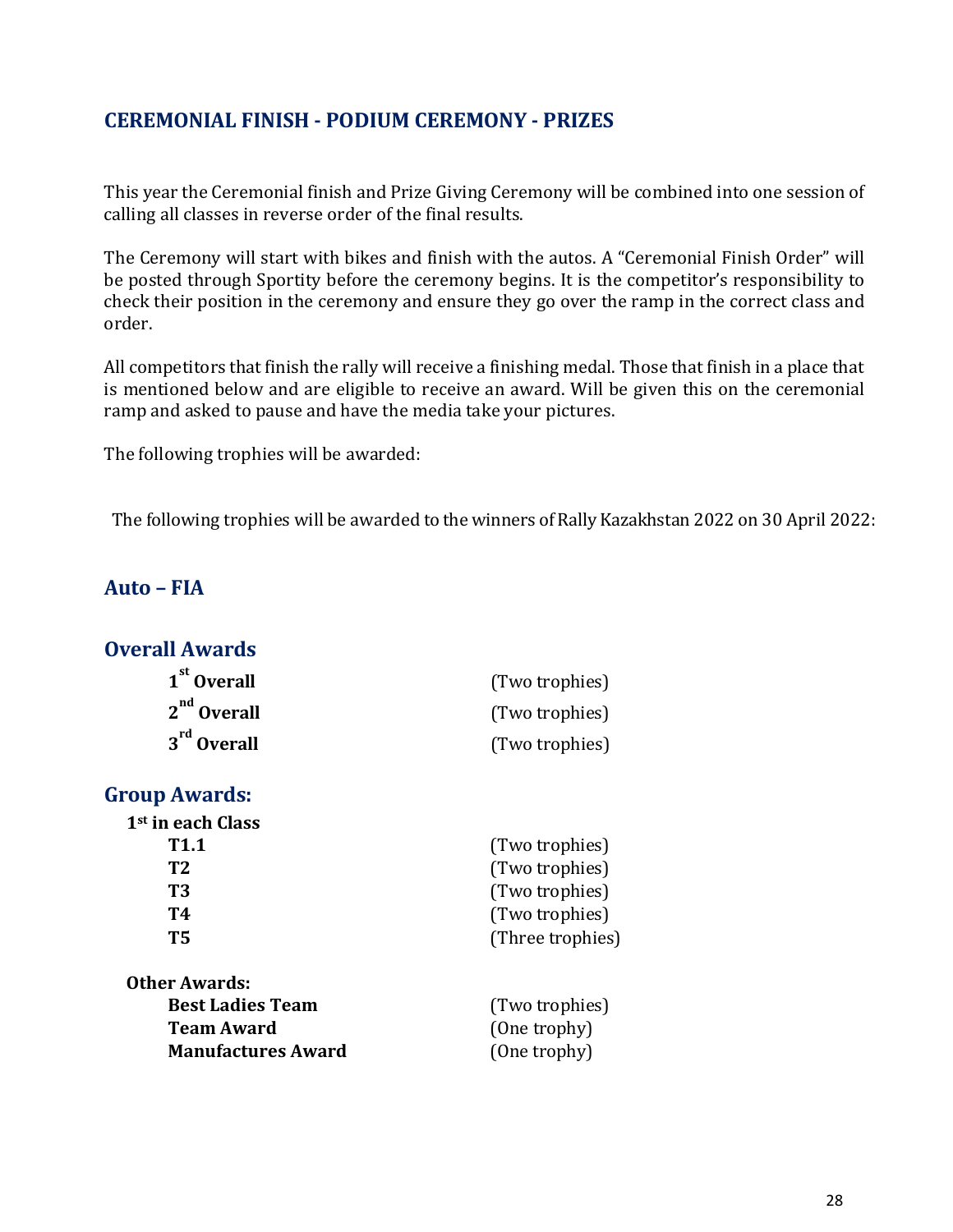# **Auto – FIA Eurasian Zone Championship**

| 1 <sup>st</sup> Overall | (Two/Three trophies) |
|-------------------------|----------------------|
| $2nd$ Overall           | (Two/Three trophies) |
| $3rd$ Overall           | (Two/Three trophies) |

## **Moto**

## **For each FIM Class:**

| FIM RallyGP World Championship     | 1st, 2nd, 3rd   | (three trophies) |
|------------------------------------|-----------------|------------------|
| FIM Rally 2 World Cup              | 1st, 2nd, 3rd   | (three trophies) |
| FIM FIM Rally 2 Women Trophy       | 1st, 2nd, 3rd   | (three trophies) |
| FIM FIM Rally 2 Junior Trophy      | 1st, 2nd, 3rd   | (three trophies) |
| FIM FIM Rally 2 Veteran Trophy     | 1st, 2nd, 3rd   | (three trophies) |
| FIM Rally3 World Cup               | 1st, 2nd, 3rd   | (three trophies) |
| FIM Rally3 Junior Trophy           | 1st, 2nd, 3rd   | (three trophies) |
| FIM Quad World Cup                 | 1st, 2nd, 3rd   | (three trophies) |
| RallyGP Team Manager               | 1st, 2nd, 3rd   | (three trophies) |
| Over 450cc*                        | 1st, 2nd, 3rd   | (three trophies) |
| Team Award (Min 3 riders, Max 5)** | 1 <sup>st</sup> | (five trophies)  |

\*Not counting towards any FIM World Championship or World Cup, as per 2022 FIM Cross Country Rally regulations and general prescriptions.

\*\*Teams competing in the FIM Championship and who pay additional fee for the team entry will count towards the Team Award.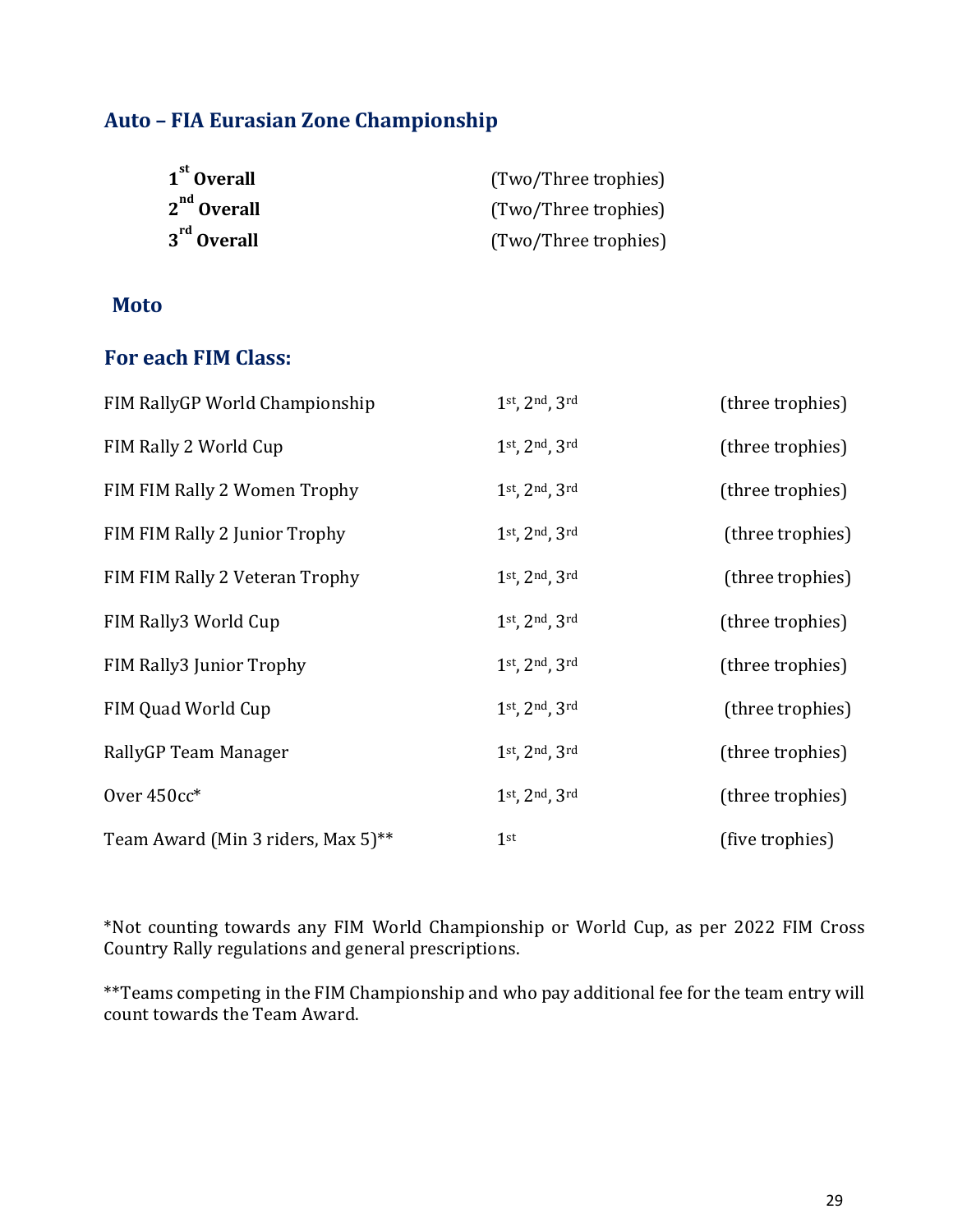## **Pre-Event Test Stage**

Specific details and procedures for utilisation of test stage will be published during the week prior to the event. A map with the location will be available at Rally HQ. Teams making use of the facility will be responsible for arranging all safety aspects, etc. themselves and need to remain wary that the location could be in use by more than one team simultaneously. Organisers accept no liability for any related Test Stage activities. One week prior to the commencement of event Documentation, please register your intention to utilize the facility by sending an e-mail to [rallykazakhstan@gmail.com.](mailto:rallykazakhstan@gmail.com)

# **Location of Bivouac / HQ / Service Park / Technical Scrutineering / Refueling**

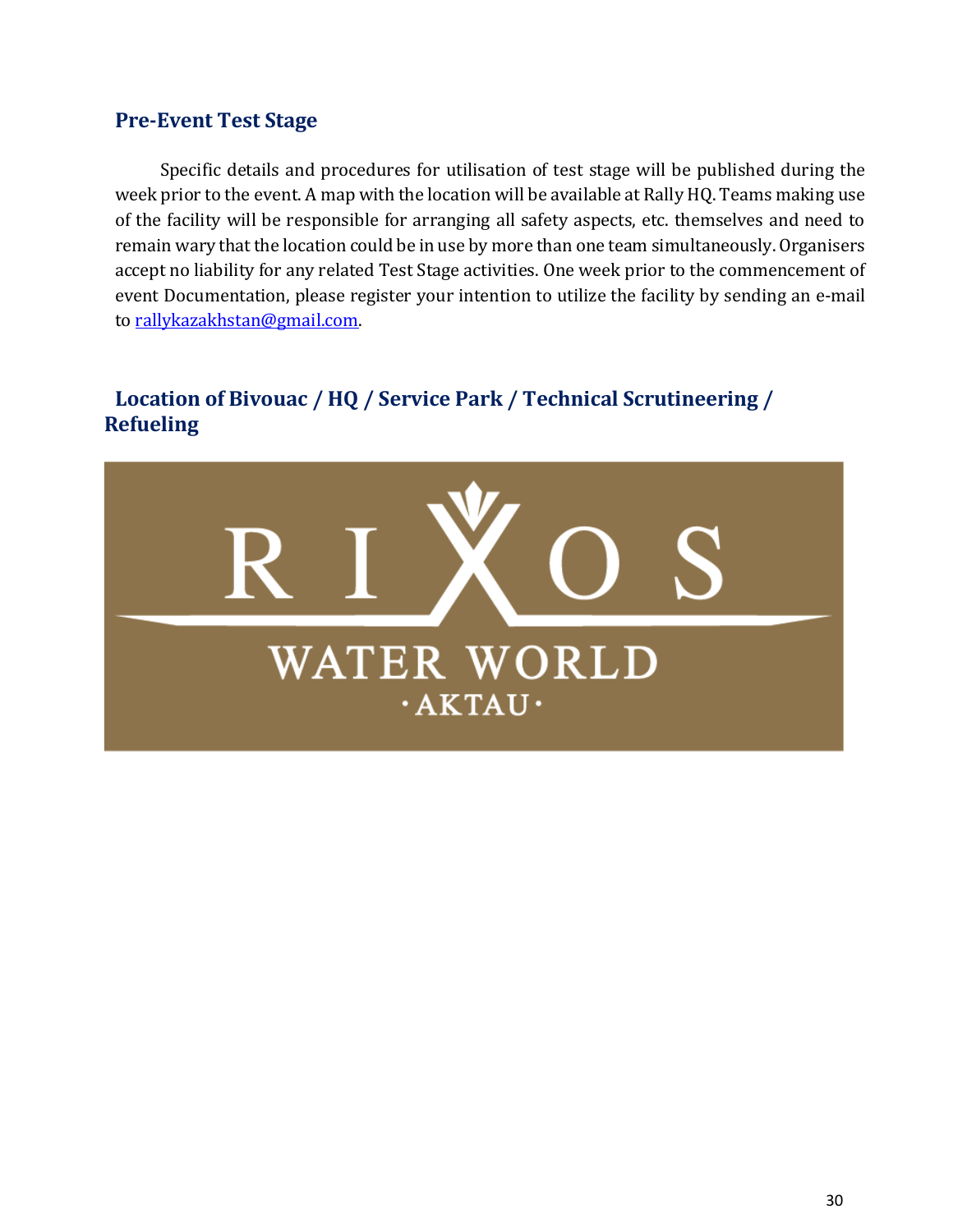# **General Information**

## **Time zone**

Aktau time zone is UTC/GMT +5 hours.

# **Currencies**

The local Currency is Kazakhstan Tenge (KZT)

Exchange rate indications at the date of publishing:

USD 1.00 = 432 KZT EUR  $1.00 = 493$  KZT GBP 1.00 = 583 KZT

These rates are accurate as of 07th February 2022.

The import and export of both local and foreign currency are unrestricted. Cash amounts equivalent over USD 10,000 must be declared with the Customs.

Credit & debit cards: MasterCard and Visa are widely accepted.

Banking hours: Monday-Friday 09:00-18:00.

## **Fuel**

Petrol stations in the Kazakhstan are numerous, but the quality of diesel and petrol can be poor in the Region due to mostly using of natural gaz.

**Organizers can provide Petrol (Super) and Diesel Euro-5 on request. Special order forms can be found on [www.rallykazakhstan.com.](http://www.rallykazakhstan.com/)**

Most offer extra services, such as car wash, oil change. Almost all of them have small supermarkets.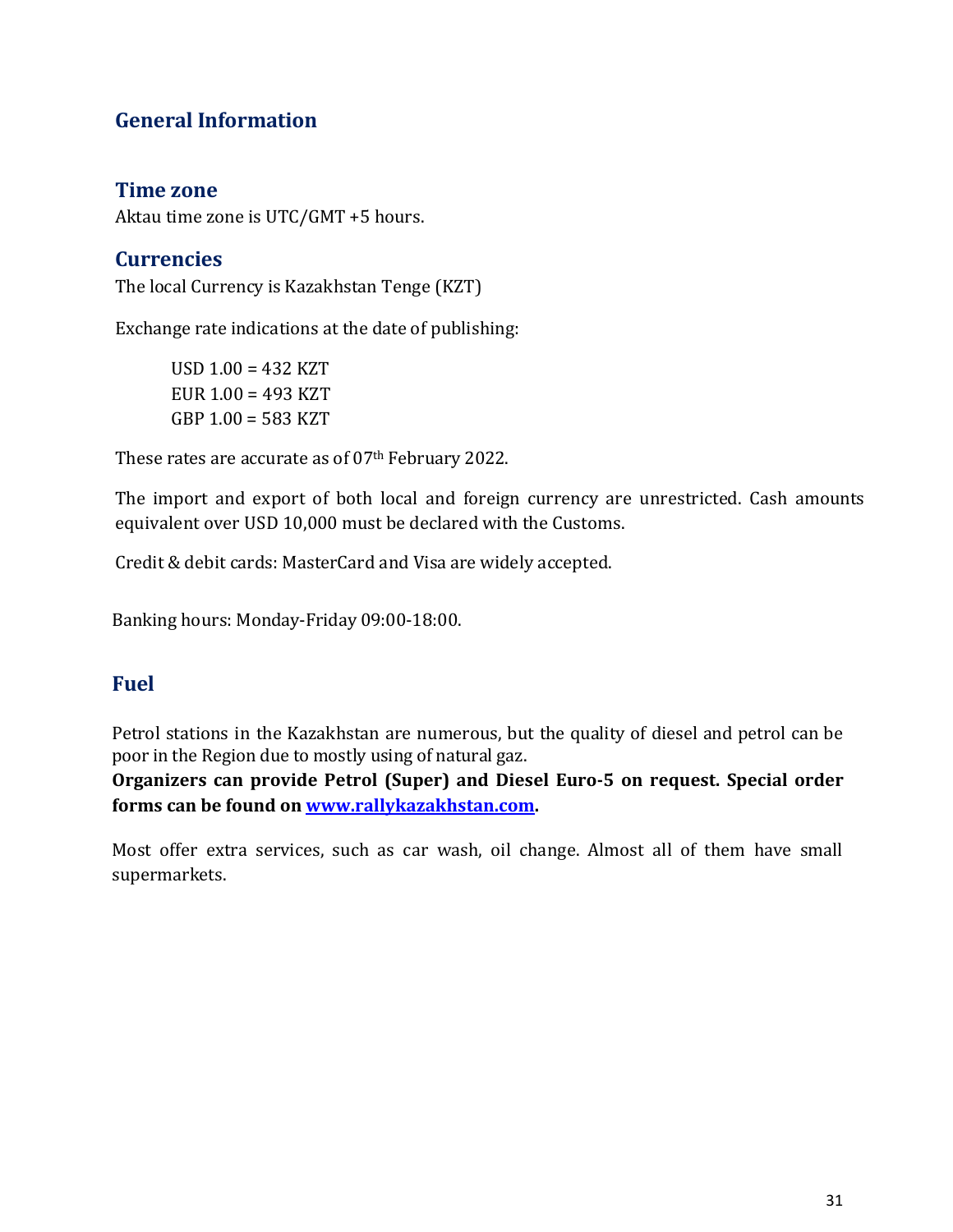## **Kazakhstan Entry Visas**

## **Kazakhstan resumes visa-free regime for citizens of 54 countries**

According to the Border Service, visa-free regime was previously suspended by the Decree of the Government of the Republic of Kazakhstan until December 31, 2021. Therefore, the regime has been resumed since January, 1 2022.

#### **NOTE: However, it is important to note that foreigners still need a permission from the Interdepartmental Commission to enter the country.**

The exception is for citizens of countries that have resumed direct regular flights with Kazakhstan. The exception does not apply for foreigners arriving to Kazakhstan by Charter flights and land transport (railway, auto), whereby a permit from the Interdepartmental Commission will be required.

| 1. Australia | 12. Denmark   | 23. Kuwait        | 34. Norway       | 45. Philippines    |
|--------------|---------------|-------------------|------------------|--------------------|
| 2. Austria   | 13. Israel    | 24. Latvia        | 35.0 man         | 46. Finland        |
| 3. Bahrain   | 14. Indonesia | 25. Lithuania     | 36. Poland       | 47. France         |
| 4. Belgium   | 15. Ireland   | 26. Liechtenstein | 37. Portugal     | 48. Croatia        |
| 5. Bulgaria  | 16. Iceland   | 27. Luxembourg    | 38. Romania      | 49. Czech Republic |
| 6. Vatican   | 17. Spain     | 28. Malaysia      | 39. Saudi Arabia | 50. Chile          |
| 7. UK        | 18. Italy     | 29. Malta         | 40. Singapore    | 51. Switzerland    |
| 8. Hungary   | 19. Canada    | 30. Mexico        | 41. Slovakia     | 52. Sweden         |
| 9. Vietnam   | 20. Qatar     | 31. Monaco        | 42. Slovenia     | 53. Estonia        |
| 10. Germany  | 21. Cyprus    | 32. Netherlands   | 43. USA          | 54. Japan          |
| 11. Greece   | 22. Colombia  | 33. New Zealand   | 44. Thailand     |                    |

#### **Kazakhstan visa-free countries:**

Additional information can be found on [www.mfa.gov.kz](http://www.mfa.gov.kz/) or upon request to organizers [rallykazakhstan@gmail.com.](mailto:rallykazakhstan@gmail.com)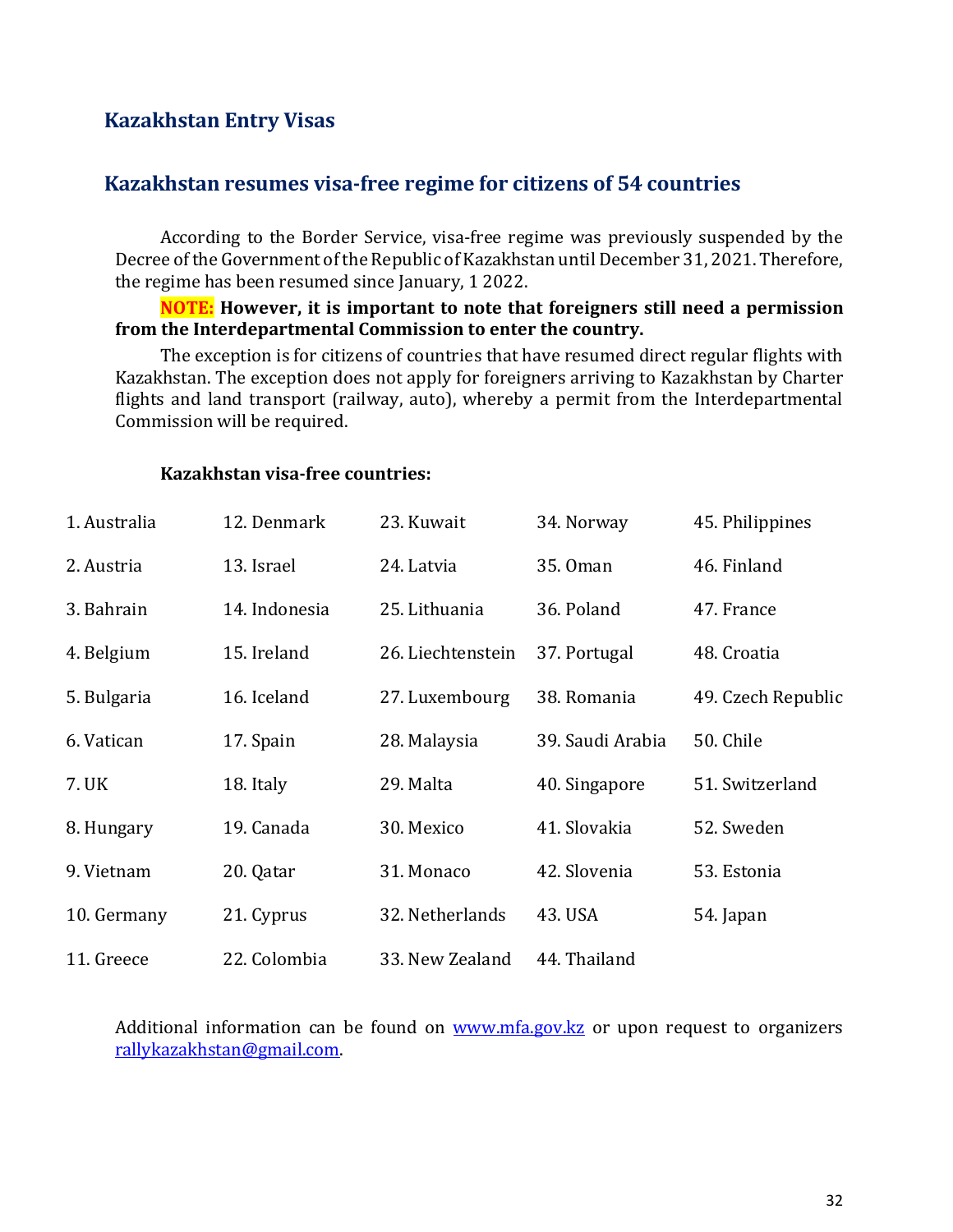# **Water**

The tap water is heavily purified and safe to drink, but we would recommend the locally bottled mineral water. Organisers will provide each person on the rally as much bottled water as needed.

## **Electricity**

The electricity supply is 220 volts and 50 cycles; the socket type is two pin system; most hotels have adapters for electrical appliances.

## **Transportation**

You can enter the Bivouac with a regular car, although 4x4 vehicles would be required for driving in the sand. The organizers insist that only experienced desert drivers take vehicles off road. Only vehicles with valid door plates from the event will be permitted in the bivouac.

For Aktau city, Rally Kazakhstan Organizers can provide shuttle buses from Airport to Main and Partner Hotels upon request.

## **Crew**

Competitors, Service Crews, Media, Officials and Organization personnel will all be identified with colored wristbands which will always allow to enter all-inclusive catering restaurant at Rixos Water World Aktau.

## **Telecommunications**

There are three main telecommunication services providers in the Kazakhstan: Beeline, Kcell and Altel.

The telecommunication tariffs are reasonably competitive.

The international dialing code of the Kazakhstan is + 7.

## **Driving rules**

To drive in the Kazakhstan, you must hold an International Driving Permit and/or a driving license issued in your country of residence.

In Kazakhstan you drive on the right hand side of the road. It is mandatory to wear seatbelts.

Most of the roads are monitored by both fixed and movable radars. Speed limits are usually 60 km around town and 90/100 km on the highways. The speeding fines vary depending on the excess speed level.

The Traffic Police exercise a zero tolerance on drinking and driving.

If you are involved in a traffic accident, however minor, your car MUST remain in position and you MUST stay with it while awaiting the Traffic Police (by calling 102). All insurance claims require a police report to be processed.